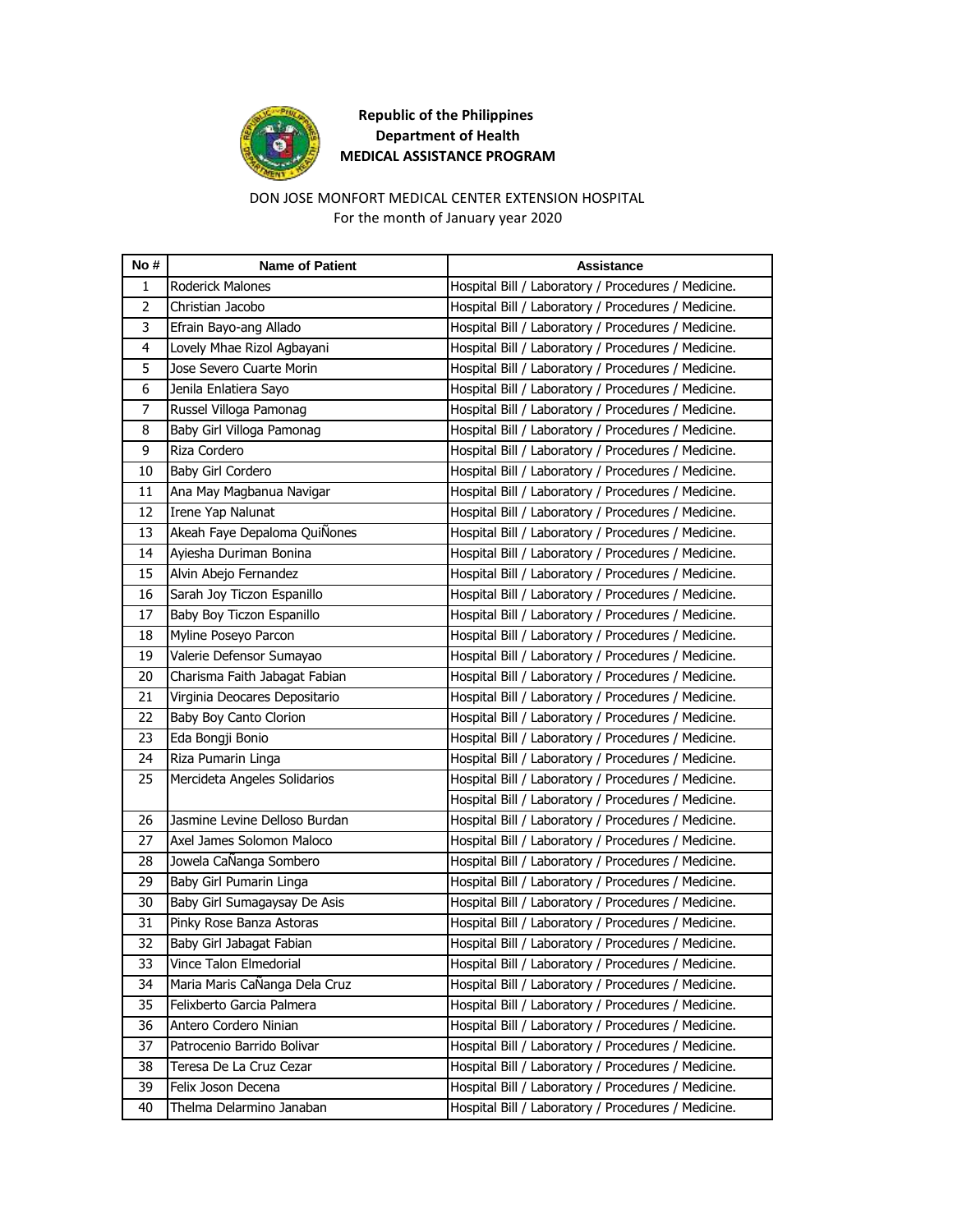| 41 | Juanito Mondejar Noriega      | Fistula installation / Laboratory / Dialysis.       |
|----|-------------------------------|-----------------------------------------------------|
| 42 | Arturo Pedutem Pingoy         | Hospital Bill / Laboratory / Procedures / Medicine. |
| 43 | Margie Anas Esporton          | Hospital Bill / Laboratory / Procedures / Medicine. |
| 44 | Thelma Monasterio Beramende   | Hospital Bill / Laboratory / Procedures / Medicine. |
| 45 | Vivencia Tijano Cabalfin      | Hospital Bill / Laboratory / Procedures / Medicine. |
| 46 | Jane Advincula Ramirez        | Hospital Bill / Laboratory / Procedures / Medicine. |
| 47 | Carmelina DequiÑa Galas       | Hospital Bill / Laboratory / Procedures / Medicine. |
| 48 | Pacita Iraya Lampa            | Hospital Bill / Laboratory / Procedures / Medicine. |
| 49 | Milagros Obarra Doctora       | Hospital Bill / Laboratory / Procedures / Medicine. |
| 50 | Teresita Dosano Lisbog        | Hospital Bill / Laboratory / Procedures / Medicine. |
| 51 | Violeta Mosqueda Acuesta      | Hospital Bill / Laboratory / Procedures / Medicine. |
| 52 | Rosalina Palmares Albelar     | Hospital Bill / Laboratory / Procedures / Medicine. |
| 53 | Antonio Plondaya Apura        | Hospital Bill / Laboratory / Procedures / Medicine. |
| 54 | Loreto Sr Detoyato Batbata    | Hospital Bill / Laboratory / Procedures / Medicine. |
| 55 | Cecilia Bayona Bela-ong       | Hospital Bill / Laboratory / Procedures / Medicine. |
| 56 | Florentina Dela Cruz Babao    | Hospital Bill / Laboratory / Procedures / Medicine. |
| 57 | Cristina Dumadara Bretan      | Hospital Bill / Laboratory / Procedures / Medicine. |
| 58 | Benita Basa Tingson           | Hospital Bill / Laboratory / Procedures / Medicine. |
| 59 | Adelaida Tolentino Benemile   | Hospital Bill / Laboratory / Procedures / Medicine. |
| 60 | Felix Torato Doruelo          | Hospital Bill / Laboratory / Procedures / Medicine. |
| 61 | Nelly Jayona Barba            | Hospital Bill / Laboratory / Procedures / Medicine. |
| 62 | Lourdes Policarpio MaraÑon    | Hospital Bill / Laboratory / Procedures / Medicine. |
| 63 | Luis Tajanlangit Belandres    | Hospital Bill / Laboratory / Procedures / Medicine. |
| 64 | Tomas Anung Dionaldo          | Hospital Bill / Laboratory / Procedures / Medicine. |
| 65 | Norita Original BiNas         | Hospital Bill / Laboratory / Procedures / Medicine. |
| 66 | Teresita Balindoa Rebucan     | Hospital Bill / Laboratory / Procedures / Medicine. |
| 67 | Ramonito Gocon Castro         | Hospital Bill / Laboratory / Procedures / Medicine. |
| 68 | Alex Punzalan Belandres       | Hospital Bill / Laboratory / Procedures / Medicine. |
| 69 | Felicito Fuentes Baylas       | Hospital Bill / Laboratory / Procedures / Medicine. |
| 70 | Rolando Cubin Alcubilla       | Hospital Bill / Laboratory / Procedures / Medicine. |
| 71 | Teresita Armonidad Legada     | Hospital Bill / Laboratory / Procedures / Medicine. |
| 72 | Dominica Catequista Rosales   | Hospital Bill / Laboratory / Procedures / Medicine. |
| 73 | Leonardo Sangre Decinal       | Hospital Bill / Laboratory / Procedures / Medicine. |
| 74 | Avelina Panaguiton Dela PeÑa  | Hospital Bill / Laboratory / Procedures / Medicine. |
| 75 | Jose Bendoy Belandres         | Hospital Bill / Laboratory / Procedures / Medicine. |
| 76 | Claudio Belarma Bosque        | Hospital Bill / Laboratory / Procedures / Medicine. |
| 77 | Milagros Magtiza Declines     | Hospital Bill / Laboratory / Procedures / Medicine. |
| 78 | Venancio De Pablo Masula      | Hospital Bill / Laboratory / Procedures / Medicine. |
| 79 | Rosalina Cocoy Teodocio       | Hospital Bill / Laboratory / Procedures / Medicine. |
| 80 | Inecita Bayag Malic           | Hospital Bill / Laboratory / Procedures / Medicine. |
| 81 | Genoveva Ocaban BiÑas         | Hospital Bill / Laboratory / Procedures / Medicine. |
| 82 | Lucita Sanchez Leonardo       | Hospital Bill / Laboratory / Procedures / Medicine. |
| 83 | Ananias Ferrer Poblador       | Hospital Bill / Laboratory / Procedures / Medicine. |
| 84 | Barbelita Osalla Dionio       | Hospital Bill / Laboratory / Procedures / Medicine. |
| 85 | Elsie Jardeleza Pago          | Hospital Bill / Laboratory / Procedures / Medicine. |
| 86 | Sheron Vargas Somes           | Hospital Bill / Laboratory / Procedures / Medicine. |
| 87 | Angelina Capalihan Emboltorio | Hospital Bill / Laboratory / Procedures / Medicine. |
| 88 | Enecita BretaÑa Perlado       | Hospital Bill / Laboratory / Procedures / Medicine. |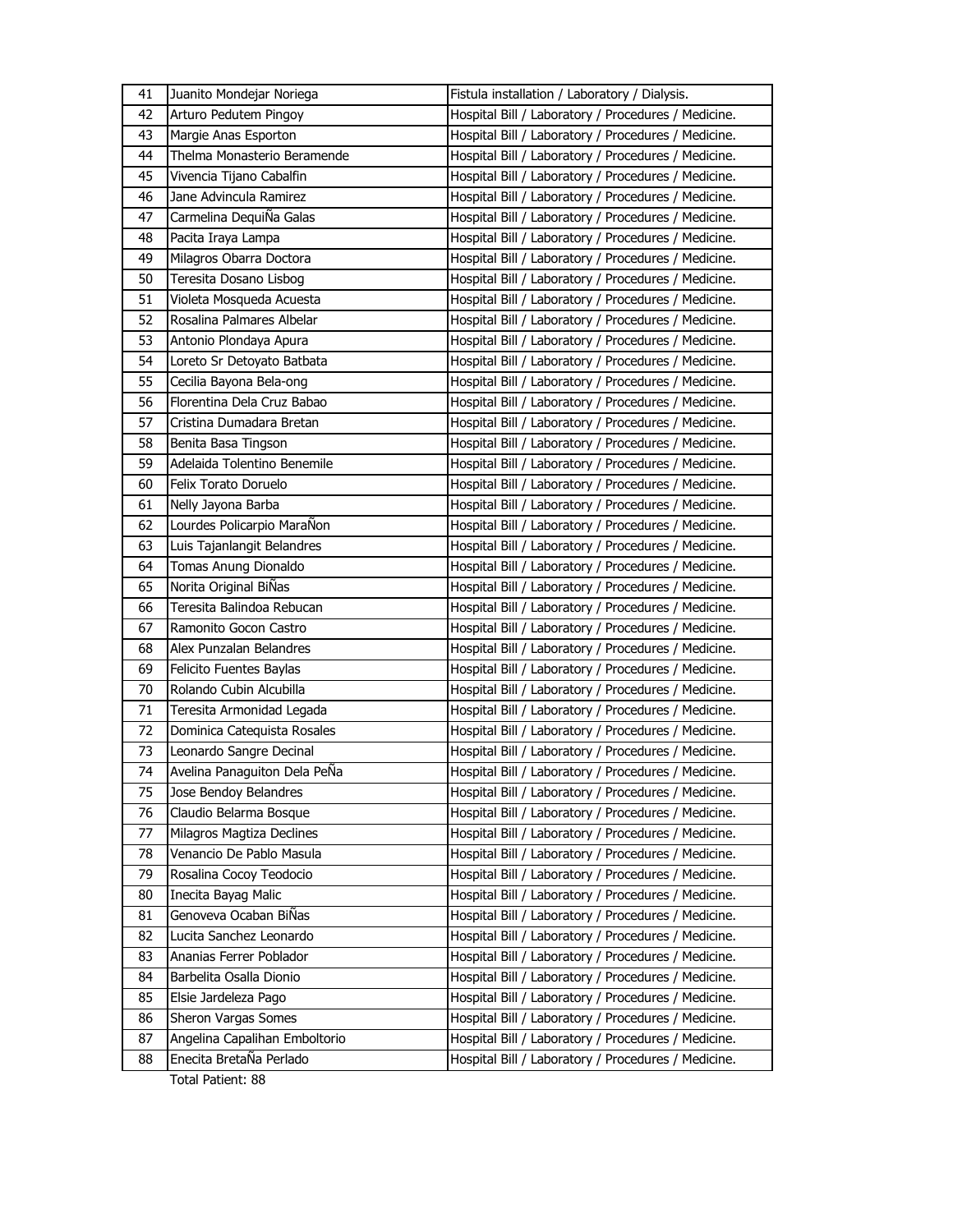

For the month of February year 2020 DON JOSE MONFORT MEDICAL CENTER EXTENSION HOSPITAL

**No # Name of Patient Assistance**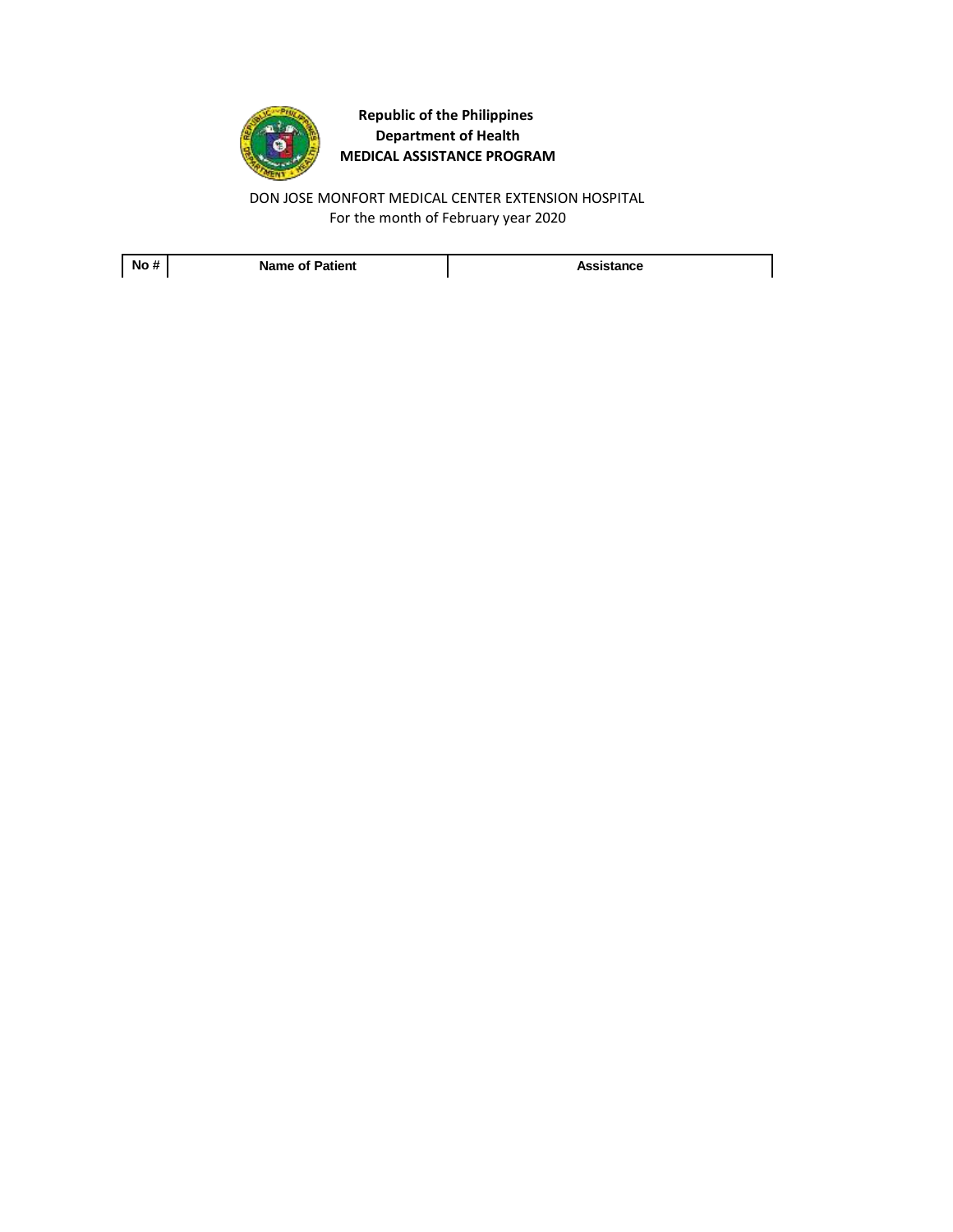

### For the month of March year 2020 DON JOSE MONFORT MEDICAL CENTER EXTENSION HOSPITAL

| No #           | <b>Name of Patient</b>          | <b>Assistance</b>                                   |
|----------------|---------------------------------|-----------------------------------------------------|
| $\mathbf{1}$   | Evelyn Araneta Becite           | Hospital Bill / Laboratory / Procedures / Medicine. |
| $\overline{2}$ | Lydia Depalan Aquilisca         | Hospital Bill / Laboratory / Procedures / Medicine. |
| 3              | Lucia Arroyo Nadales            | Hospital Bill / Laboratory / Procedures / Medicine. |
| 4              | Arturo Ceballos Lachica, Sr     | Hospital Bill / Laboratory / Procedures / Medicine. |
| 5              | Ricardo Penuela Simbahan        | Medical Assistance / Medicines.                     |
| 6              | Florentino Gentao Beating Sr    | Hospital Bill / Laboratory / Procedures / Medicine. |
| $\overline{7}$ | Antero Cordero Ninian           | Hospital Bill / Laboratory / Procedures / Medicine. |
| 8              | Ronnie Gumbao Ticar             | Hospital Bill / Laboratory / Procedures / Medicine. |
| 9              | Baby Girl Allado Lasugas        | Hospital Bill / Laboratory / Procedures / Medicine. |
| 10             | Nicolas Alforte Alkonga         | Hospital Bill / Laboratory / Procedures / Medicine. |
| 11             | Rainze Jhorland Aribal Ferrariz | Hospital Bill / Laboratory / Procedures / Medicine. |
| 12             | Baby Boy Isturis Rodriguez      | Hospital Bill / Laboratory / Procedures / Medicine. |
| 13             | Rodge Michael Cadicoy Belo      | Hospital Bill / Laboratory / Procedures / Medicine. |
| 14             | Graciano Villamater Anonas Jr.  | Hospital Bill / Laboratory / Procedures / Medicine. |
| 15             | Ailyn Angos Balbanida           | Hospital Bill / Laboratory / Procedures / Medicine. |
| 16             | Sofia May Doce Denosta          | Hospital Bill / Laboratory / Procedures / Medicine. |
| 17             | Dianna Mhei Ramos Albior        | Hospital Bill / Laboratory / Procedures / Medicine. |
| 18             | Janine Mijares Torres           | Hospital Bill / Laboratory / Procedures / Medicine. |
| 19             | Rhea Grace Allado Nain          | Hospital Bill / Laboratory / Procedures / Medicine. |
| 20             | Loren Golez Gadian              | Hospital Bill / Laboratory / Procedures / Medicine. |
| 21             | Danilo Piolo Bendoy             | Hospital Bill / Laboratory / Procedures / Medicine. |
| 22             | Hazel Cadiz Bracamonte          | Hospital Bill / Laboratory / Procedures / Medicine. |
| 23             | Elemie Molena Palma             | Hospital Bill / Laboratory / Procedures / Medicine. |
| 24             | Baby Boy Navarro Canja          | Hospital Bill / Laboratory / Procedures / Medicine. |
| 25             | Jesryl Dave Rey Salazar         | Hospital Bill / Laboratory / Procedures / Medicine. |
| 26             | Remevic Quitor Batic-batic      | Hospital Bill / Laboratory / Procedures / Medicine. |
| 27             | Baby Boy Paniza Sumagaysay      | Hospital Bill / Laboratory / Procedures / Medicine. |
| 28             | Rhianne Rose Escaro Tolentino   | Hospital Bill / Laboratory / Procedures / Medicine. |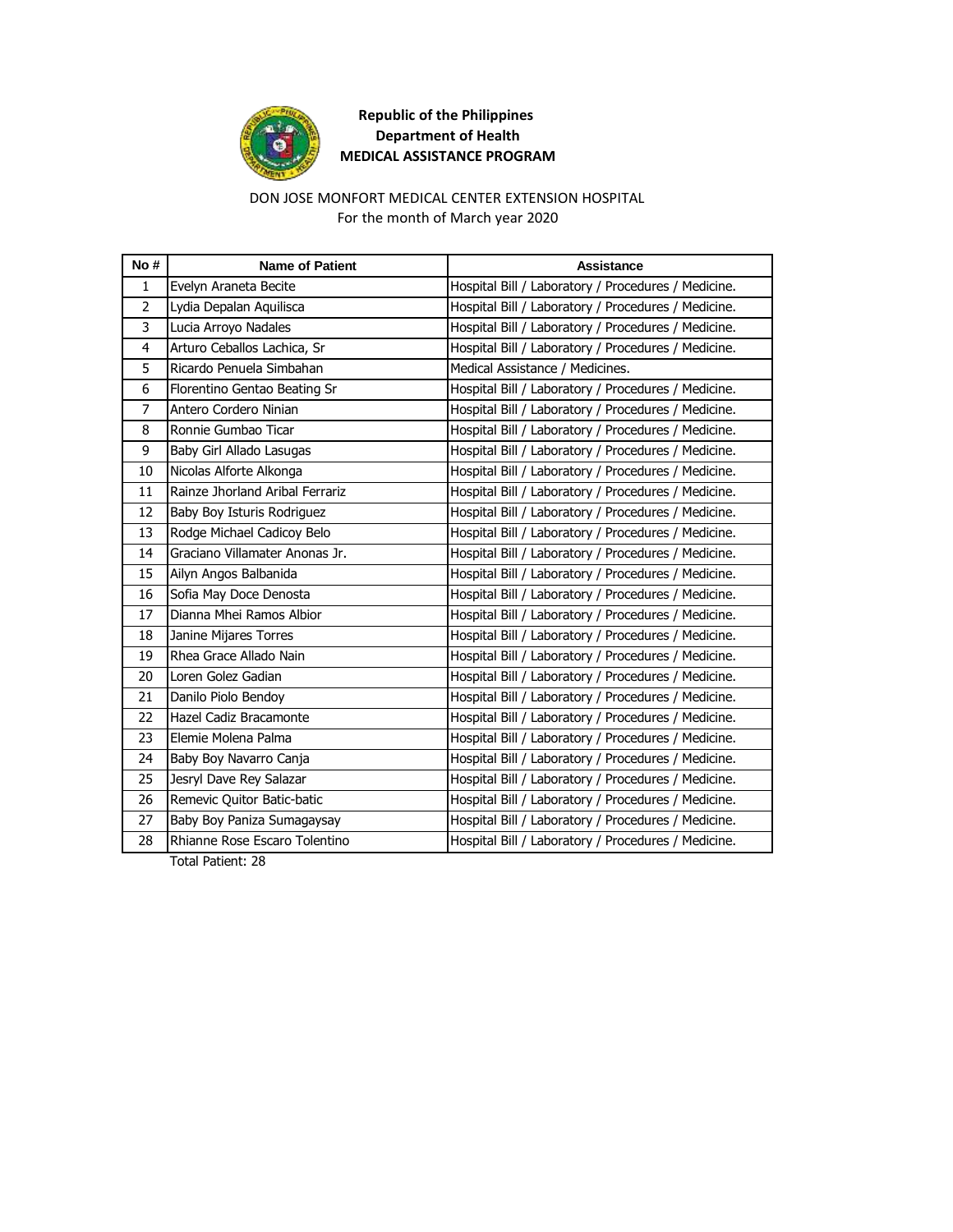

### DON JOSE MONFORT MEDICAL CENTER EXTENSION HOSPITAL For the month of April year 2020

| No#            | <b>Name of Patient</b>      | <b>Assistance</b>                                   |
|----------------|-----------------------------|-----------------------------------------------------|
| $\mathbf{1}$   | Baby Boy Baces Yanson       | Hospital Bill / Laboratory / Procedures / Medicine. |
| $\overline{2}$ | Baby Boy Baoes Yanson       | Hospital Bill / Laboratory / Procedures / Medicine. |
| 3              | Juanito Cabangesan Patricio | Hospital Bill / Laboratory / Procedures / Medicine. |
| 4              | Rey Deles Catequista        | Hospital Bill / Laboratory / Procedures / Medicine. |
| 5              | April Mae Dumagday Reyes    | Hospital Bill / Laboratory / Procedures / Medicine. |
| 6              | Normito Nene Depositario Sr | Hospital Bill / Laboratory / Procedures / Medicine. |
| $\overline{7}$ | Noly Carogda Agrava Sr      | Hospital Bill / Laboratory / Procedures / Medicine. |
| 8              | Wilfredo Silva Talon Jr     | Hospital Bill / Laboratory / Procedures / Medicine. |
| 9              | Lucia Torres Prudente       | Hospital Bill / Laboratory / Procedures / Medicine. |
| 10             | Lydia Basadre Biso          | <b>Medicines</b>                                    |
| 11             | Rogelio Beating Cenal Sr    | Hospital Bill / Laboratory / Procedures / Medicine. |
| 12             | Arturo Penecilla Bingco     | Hospital Bill / Laboratory / Procedures / Medicine. |
| 13             | Eliseo Casumpang Aracena Jr | Hospital Bill / Laboratory / Procedures / Medicine. |
| 14             | Jayden Clark Tolones Bebing | Hospital Bill / Laboratory / Procedures / Medicine. |
| 15             | Baby Boy Parcon Abrio       | Hospital Bill / Laboratory / Procedures / Medicine. |
| 16             | Adarna Relano Sarcino       | Hospital Bill / Laboratory / Procedures / Medicine. |
| 17             | Mary Rose Panes Liza        | Hospital Bill / Laboratory / Procedures / Medicine. |
| 18             | Norlyn Parreoo Jequinto     | Hospital Bill / Laboratory / Procedures / Medicine. |
| 19             | Jerome Pronda               | Laboratory/Procedures/Medicines.                    |
| 20             | Johnny Delamar              | Xray/ECG                                            |
| 21             | Elias Breta $\bullet$ a     | Xray/ECG                                            |
| 22             | Lisa Baluyo                 | Xray/ECG                                            |
| 23             | Arjay Rabago                | Laboratory/Procedures/Medicines.                    |
| 24             | Harry Balayo                | Hospital Bill / Laboratory / Procedures / Medicine. |
| 25             | Samantha Quijano            | <b>Surgical Operation</b>                           |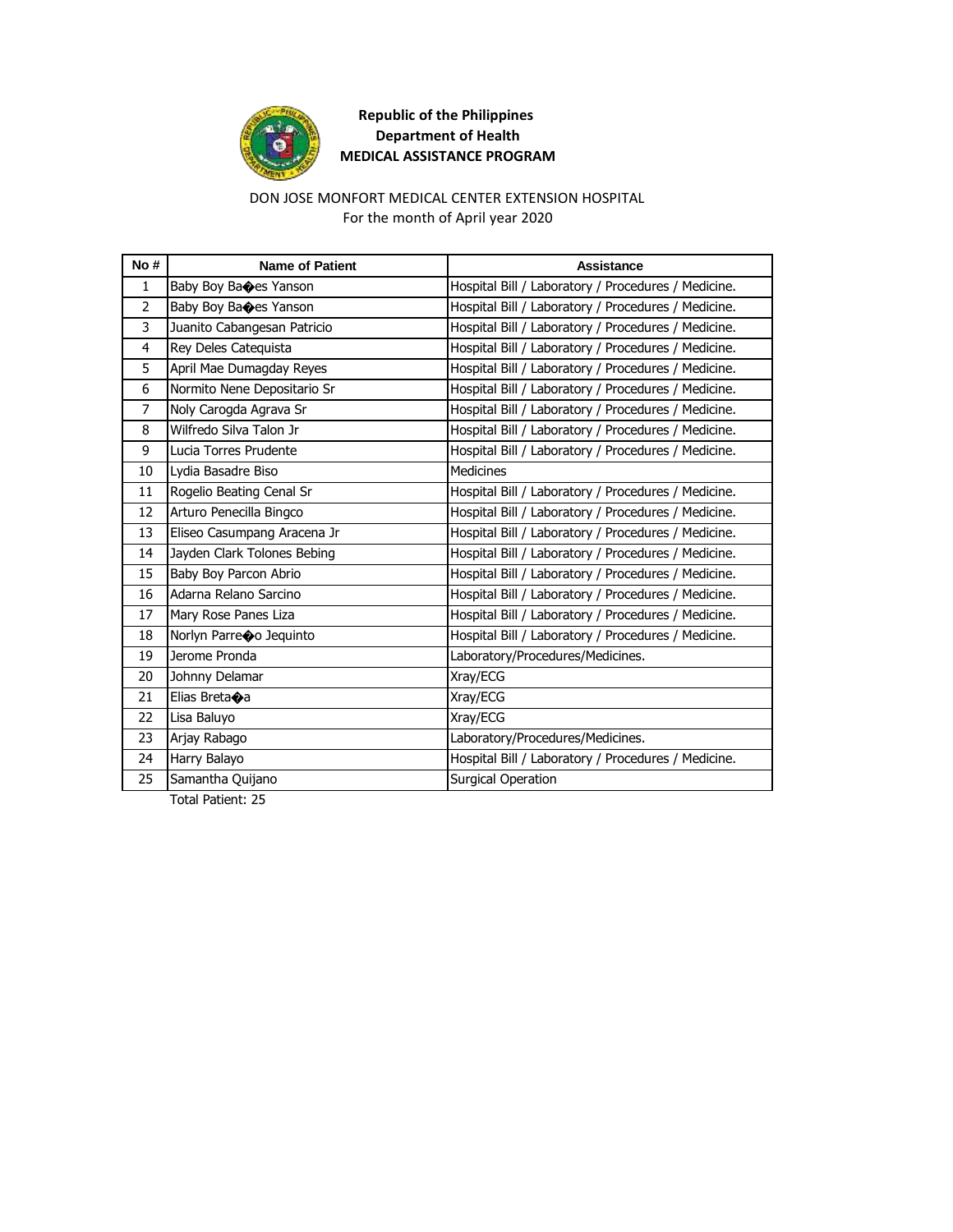

### For the month of May year 2020 DON JOSE MONFORT MEDICAL CENTER EXTENSION HOSPITAL

| No#            | <b>Name of Patient</b>      | Assistance                                          |
|----------------|-----------------------------|-----------------------------------------------------|
| $\mathbf{1}$   | Merlyn Arsenal Bacudio      | Hospital Bill / Laboratory / Procedures / Medicine. |
| $\overline{2}$ | Analie Dema-ala Sarmiento   | Hospital Bill / Laboratory / Procedures / Medicine. |
| 3              | Jonah Ectopace Balanquit    | Hospital Bill / Laboratory / Procedures / Medicine. |
| 4              | Annaliza Cuyos Porcal       | Hospital Bill / Laboratory / Procedures / Medicine. |
| 5              | Ivy Bayona Pomarin          | Hospital Bill / Laboratory / Procedures / Medicine. |
| 6              | Jay-ann Ferraris Manciba    | Medicines / Dialysis.                               |
| 7              | Edgar Jamili Fernandez Jr   | Hospital Bill / Laboratory / Procedures / Medicine. |
| 8              | Edcel Ortilano Bantillo     | Hospital Bill / Laboratory / Procedures / Medicine. |
| 9              | Baby Girl Pama Jondonero    | Hospital Bill / Laboratory / Procedures / Medicine. |
| 10             | Adrian Joules Ampo Reyes    | Hospital Bill / Laboratory / Procedures / Medicine. |
| 11             | Melody Palabrica Girao      | Hospital Bill / Laboratory / Procedures / Medicine. |
| 12             | Louie Ysmael Suatin Larona  | Hospital Bill / Laboratory / Procedures / Medicine. |
| 13             | Ricky Martinez Omallao      | Hospital Bill / Laboratory / Procedures / Medicine. |
| 14             | Baby Boy Mendoza Capistrano | Hospital Bill / Laboratory / Procedures / Medicine. |
| 15             | Baby Boy Dagohoy Sequioa    | Hospital Bill / Laboratory / Procedures / Medicine. |
| 16             | Xyrine Babac Casabuena      | Hospital Bill / Laboratory / Procedures / Medicine. |
| 17             | Baby Boy. Munar. Parreoo    | Hospital Bill / Laboratory / Procedures / Medicine. |
| 18             | Primrose Faith Rotor Feto   | Hospital Bill / Laboratory / Procedures / Medicine. |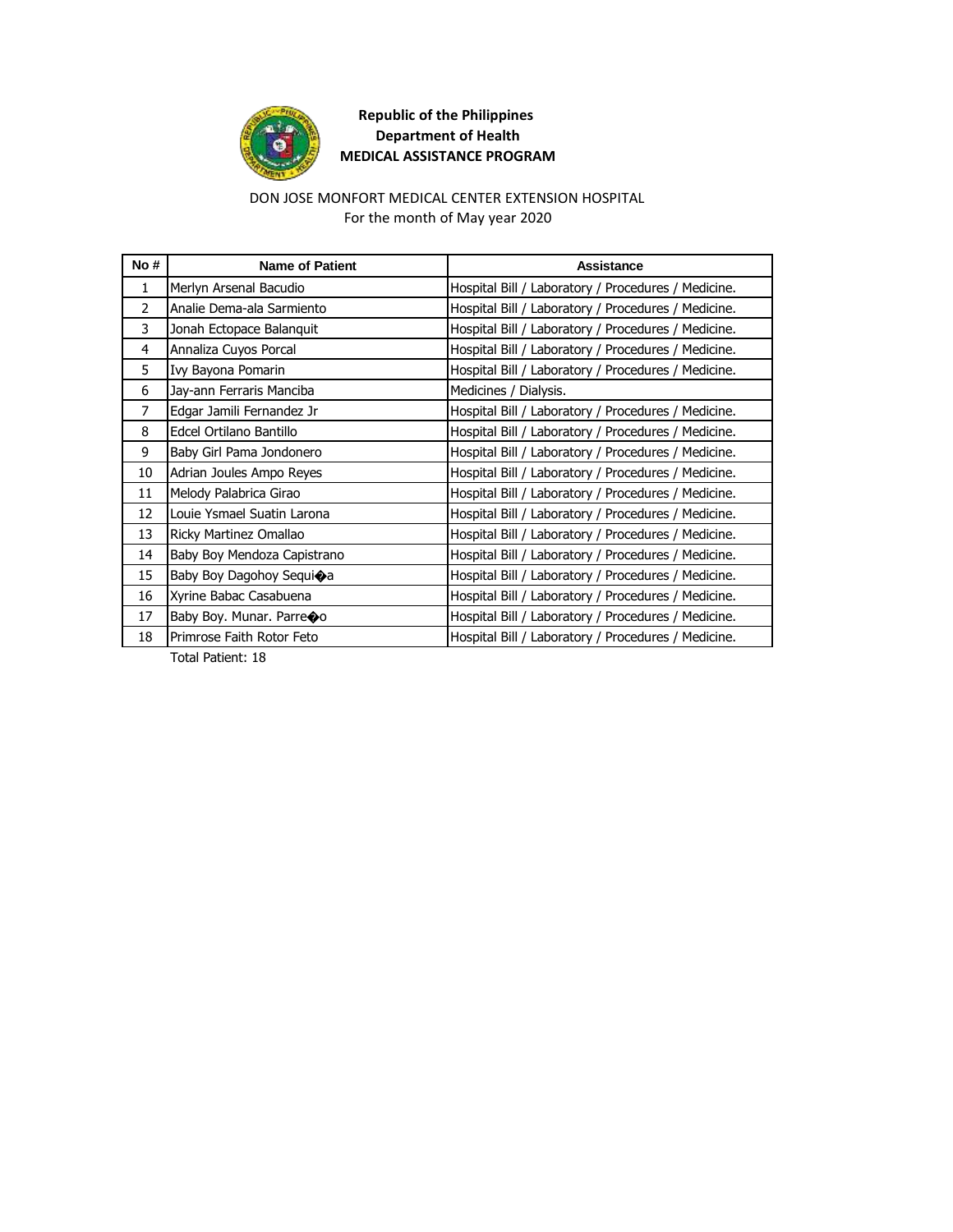

### DON JOSE MONFORT MEDICAL CENTER EXTENSION HOSPITAL For the month of June year 2020

| No#            | <b>Name of Patient</b>           | <b>Assistance</b>                                   |
|----------------|----------------------------------|-----------------------------------------------------|
| $\mathbf{1}$   | Cindy Maxilom Naraja             | Hospital Bill / Laboratory / Procedures / Medicine. |
| 2              | Tito Herrera Apurada             | Hospital Bill / Laboratory / Procedures / Medicine. |
| 3              | Christyl Dyne Buenaflor Meguillo | Hospital Bill / Laboratory / Procedures / Medicine. |
| 4              | Princess Nicole Ortiga Solanoy   | Hospital Bill / Laboratory / Procedures / Medicine. |
| 5              | Baby Boy Deocampo Cadellino      | Hospital Bill / Laboratory / Procedures / Medicine. |
| 6              | Baby Boy Bayona Pomarin          | Hospital Bill / Laboratory / Procedures / Medicine. |
| $\overline{7}$ | Jose Ney Barinos Buensuceso Jr.  | Hospital Bill / Laboratory / Procedures / Medicine. |
| 8              | Faith Abegail Palencia Piad      | Hospital Bill / Laboratory / Procedures / Medicine. |
| 9              | Baby Boy Sudayon Flores          | Hospital Bill / Laboratory / Procedures / Medicine. |
| 10             | Relan Demafelis Belonio          | Hospital Bill / Laboratory / Procedures / Medicine. |
| 11             | Nelson Ablero Acollador          | Hospital Bill / Laboratory / Procedures / Medicine. |
| 12             | Jefrey Baylon Banaria            | Hospital Bill / Laboratory / Procedures / Medicine. |
| 13             | Geros Da-anton Gonzales          | Hospital Bill / Laboratory / Procedures / Medicine. |
| 14             | Ricky Boy Lagamon Dacula         | Hospital Bill / Laboratory / Procedures / Medicine. |
| 15             | Reca Calabing Defensor           | Hospital Bill / Laboratory / Procedures / Medicine. |
| 16             | Baby Boy Pacardo Llamoso         | Hospital Bill / Laboratory / Procedures / Medicine. |
| 17             | Nesha Faith Esmedia Lapasaran    | Hospital Bill / Laboratory / Procedures / Medicine. |
| 18             | Jessa May Jayona Bacerra         | Hospital Bill / Laboratory / Procedures / Medicine. |
| 19             | Gracelle Joy Bojadores Abenda�o  | Hospital Bill / Laboratory / Procedures / Medicine. |
| 20             | Jasmin Elijalde Capillo          | Hospital Bill / Laboratory / Procedures / Medicine. |
| 21             | Yleona Shantal Asajar Depacsan   | Hospital Bill / Laboratory / Procedures / Medicine. |
| 22             | Jozel Policarpio Maraoon         | Hospital Bill / Laboratory / Procedures / Medicine. |
| 23             | Lil Notice De La Cruz Deocampo   | Hospital Bill / Laboratory / Procedures / Medicine. |
| 24             | Baby Girl Baylon Adagan          | Hospital Bill / Laboratory / Procedures / Medicine. |
| 25             | Antonio Bilbao                   | Hospital Bill / Laboratory / Procedures / Medicine. |
| 26             | Baby Girl Saul Atonducan         | Hospital Bill / Laboratory / Procedures / Medicine. |
| 27             | Anamie Lozada Aquilar            | Hospital Bill / Laboratory / Procedures / Medicine. |
| 28             | Baby Girl Lozada Aguilar         | Hospital Bill / Laboratory / Procedures / Medicine. |
| 29             | Glenda Toreno Defante            | Hospital Bill / Laboratory / Procedures / Medicine. |
| 30             | Ricky Lachica De La Cruz Jr      | Hospital Bill / Laboratory / Procedures / Medicine. |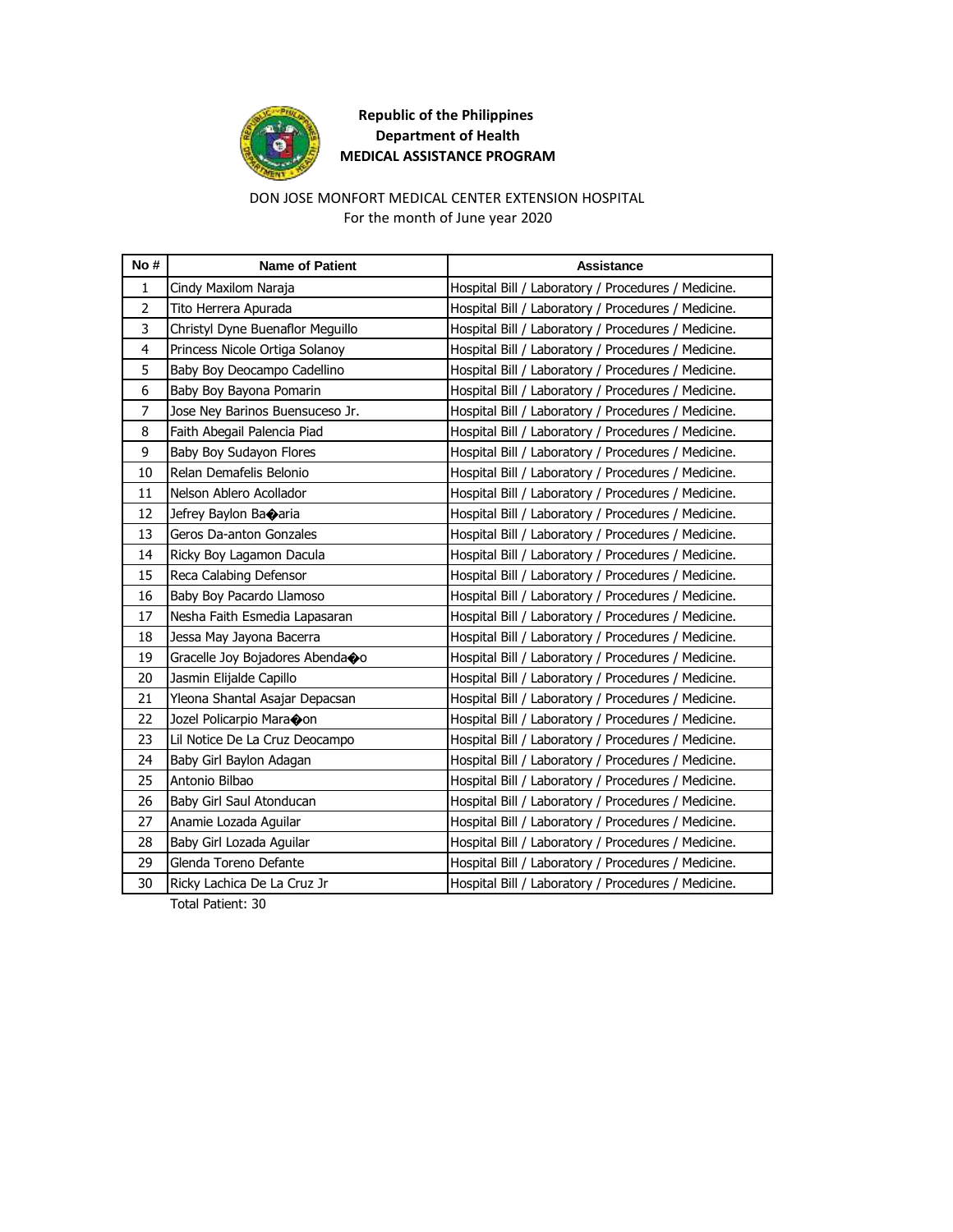

### DON JOSE MONFORT MEDICAL CENTER EXTENSION HOSPITAL For the month of July year 2020

| No#            | <b>Name of Patient</b>          | Assistance                                          |
|----------------|---------------------------------|-----------------------------------------------------|
| 1              | Ezheguel Dela Cruz              | Hospital Bill / Laboratory / Procedures / Medicine. |
| $\overline{2}$ | Elizhilda Lhie Aiziah Otom Jaen | Hospital Bill / Laboratory / Procedures / Medicine. |
| 3              | Khatelien Origin Jaen           | Hospital Bill / Laboratory / Procedures / Medicine. |
| $\overline{4}$ | Kaye Soliva Gonzales            | Hospital Bill / Laboratory / Procedures / Medicine. |
| 5              | Mary Rose Casipong Deasis       | Hospital Bill / Laboratory / Procedures / Medicine. |
| 6              | Yesha Khate Casipong Deasis     | Hospital Bill / Laboratory / Procedures / Medicine. |
| 7              | Onen Pearl Dolor Baterbonia     | Hospital Bill / Laboratory / Procedures / Medicine. |
| 8              | Nicolas Betalac Belandres       | Hospital Bill / Laboratory / Procedures / Medicine. |
| 9              | Ralph Depita                    | Hospital Bill / Laboratory / Procedures / Medicine. |
| 10             | Eric Bayona                     | Hospital Bill / Laboratory / Procedures / Medicine. |
| 11             | Baby Boy Ticar Dangan           | Hospital Bill / Laboratory / Procedures / Medicine. |
| 12             | Kenneth Mark Bayanban           | Hospital Bill / Laboratory / Procedures / Medicine. |
| 13             | Kieshka Balag Alarcon           | Hospital Bill / Laboratory / Procedures / Medicine. |
| 14             | Axel Jhon Carrera Gagnao        | Hospital Bill / Laboratory / Procedures / Medicine. |
| 15             | Califa Bingcang Escoltero       | Hospital Bill / Laboratory / Procedures / Medicine. |
| 16             | Neptale Casipe Bilbao           | Hospital Bill / Laboratory / Procedures / Medicine. |
| 17             | Estelle Hilary Espeja           | Hospital Bill / Laboratory / Procedures / Medicine. |
| 18             | Leon Vincent Betgue             | Hospital Bill / Laboratory / Procedures / Medicine. |
| 19             | Federico Dolar                  | Hospital Bill / Laboratory / Procedures / Medicine. |
| 20             | Skylee Berja                    | Hospital Bill / Laboratory / Procedures / Medicine. |
| 21             | Joseph Salonga                  | Hospital Bill / Laboratory / Procedures / Medicine. |
| 22             | Kriz Aivan Sonido               | Hospital Bill / Laboratory / Procedures / Medicine. |
| 23             | Sam Doce Denosta                | Hospital Bill / Laboratory / Procedures / Medicine. |
| 24             | Baby Boy Ticar Dangan           | Hospital Bill / Laboratory / Procedures / Medicine. |
| 25             | Mark Dolletes                   | Hospital Bill / Laboratory / Procedures / Medicine. |
| 26             | Eden Mae. Rojas. Tolones        | Hospital Bill / Laboratory / Procedures / Medicine. |
| 27             | Rogelio Cabaylo Demasuay        | Hospital Bill / Laboratory / Procedures / Medicine. |
| 28             | Jay Batibagoso Ledesma          | Hospital Bill / Laboratory / Procedures / Medicine. |
| 29             | Sany Boy Ramos Bernardo         | Hospital Bill / Laboratory / Procedures / Medicine. |
| 30             | Joel Jr. Laanan Bebing          | Hospital Bill / Laboratory / Procedures / Medicine. |
| 31             | Dainne Anorico                  | Hospital Bill / Laboratory / Procedures / Medicine. |
| 32             | Thea Ly Conejar Bayotas         | Hospital Bill / Laboratory / Procedures / Medicine. |
| 33             | Vinz Ryco Donguines Aguioo      | Hospital Bill / Laboratory / Procedures / Medicine. |
| 34             | Bernadeth Balayo Balajadia      | Hospital Bill / Laboratory / Procedures / Medicine. |
| 35             | Susaneth Braga Linda            | Hospital Bill / Laboratory / Procedures / Medicine. |
| 36             | Louie Jade Tugublimas Limas     | Hospital Bill / Laboratory / Procedures / Medicine. |
| 37             | Mil John Duro Sudayon           | Hospital Bill / Laboratory / Procedures / Medicine. |
| 38             | Jedelyn Talja Jayawon           | Hospital Bill / Laboratory / Procedures / Medicine. |
| 39             | Jevelyn Tagaro Abarinto         | Hospital Bill / Laboratory / Procedures / Medicine. |
| 40             | Cuerry Decilao Sultan           | Hospital Bill / Laboratory / Procedures / Medicine. |
| 41             | Exequel Josh De La Peoa         | Hospital Bill / Laboratory / Procedures / Medicine. |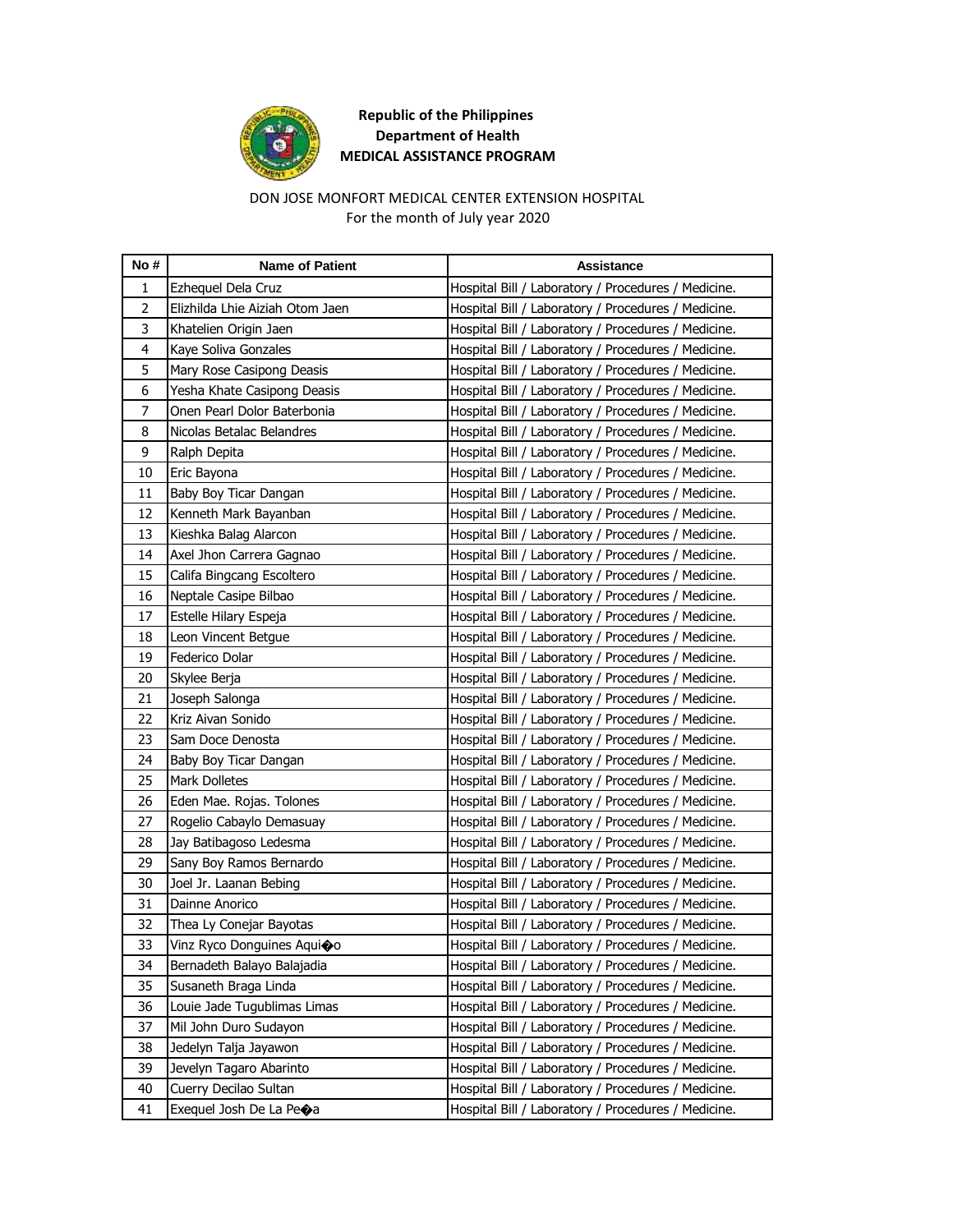| 42 | Aldren Marcelo Postrano        | Hospital Bill / Laboratory / Procedures / Medicine. |
|----|--------------------------------|-----------------------------------------------------|
| 43 | Briana Kelly Danoso Belandres  | Hospital Bill / Laboratory / Procedures / Medicine. |
| 44 | Cyril Ann Alajar Gonzales      | Hospital Bill / Laboratory / Procedures / Medicine. |
| 45 | Mary Joy Bayona                | Hospital Bill / Laboratory / Procedures / Medicine. |
| 46 | Raiza Mae Viejon               | Hospital Bill / Laboratory / Procedures / Medicine. |
| 47 | Cyril John Leyrita De La Peoa  | Hospital Bill / Laboratory / Procedures / Medicine. |
| 48 | Glicerio Sr. Alingcomot Abalo  | Hospital Bill / Laboratory / Procedures / Medicine. |
| 49 | Bonifacio Pamplona Beje        | Hospital Bill / Laboratory / Procedures / Medicine. |
| 50 | Anita Fernandez Dapodong       | Hospital Bill / Laboratory / Procedures / Medicine. |
| 51 | Leiren Joy Matutino Alipat     | Hospital Bill / Laboratory / Procedures / Medicine. |
| 52 | Exzykiel Mark Matutino Alipat  | Hospital Bill / Laboratory / Procedures / Medicine. |
| 53 | Pearl Anngelie Popelo Pamplona | Hospital Bill / Laboratory / Procedures / Medicine. |
| 54 | Christina Divino Nipangue      | Hospital Bill / Laboratory / Procedures / Medicine. |
| 55 | Jaime Ascora Bagsit Jr.        | Hospital Bill / Laboratory / Procedures / Medicine. |
| 56 | Rolly Bela-ong Besona          | Hospital Bill / Laboratory / Procedures / Medicine. |
| 57 | Jinky Lumabit Pioquid          | Hospital Bill / Laboratory / Procedures / Medicine. |
| 58 | Jaden John Lumabit Pioquid     | Hospital Bill / Laboratory / Procedures / Medicine. |
| 59 | Jenil Baydal Palma             | Hospital Bill / Laboratory / Procedures / Medicine. |
| 60 | Rolly Bayoneta                 | Hospital Bill / Laboratory / Procedures / Medicine. |
| 61 | Julie Ann Democrito Tuvilla    | Hospital Bill / Laboratory / Procedures / Medicine. |
| 62 | Janizza Suposo Poseo           | Hospital Bill / Laboratory / Procedures / Medicine. |
| 63 | Elna Panolino Manzanilla       | Hospital Bill / Laboratory / Procedures / Medicine. |
| 64 | Nelly Buendia Servando         | Hospital Bill / Laboratory / Procedures / Medicine. |
| 65 | Rhona Mae Basera Parcon        | Hospital Bill / Laboratory / Procedures / Medicine. |
| 66 | John Lester Blancaflor Dupio   | Hospital Bill / Laboratory / Procedures / Medicine. |
| 67 | Melanie Dioo Aposaga           | Hospital Bill / Laboratory / Procedures / Medicine. |
| 68 | Rosyn Braga Sajo               | Hospital Bill / Laboratory / Procedures / Medicine. |
| 69 | Jade Di�o Aposaga              | Hospital Bill / Laboratory / Procedures / Medicine. |
| 70 | Zac Devhon Benitez Brito       | Hospital Bill / Laboratory / Procedures / Medicine. |
| 71 | Rhona Mae Dionio Parcon        | Hospital Bill / Laboratory / Procedures / Medicine. |
| 72 | Teresa Buenavides Arroyo       | Hospital Bill / Laboratory / Procedures / Medicine. |
| 73 | Sony Belvis Bedia              | Hospital Bill / Laboratory / Procedures / Medicine. |
| 74 | Gerben Tribunal Buyco          | Hospital Bill / Laboratory / Procedures / Medicine. |
| 75 | Lendy Olarte Janeo             | Hospital Bill / Laboratory / Procedures / Medicine. |
| 76 | Reiyan Olarte Janeo            | Hospital Bill / Laboratory / Procedures / Medicine. |
| 77 | Jerich Almirah Tagaro Abarinto | Hospital Bill / Laboratory / Procedures / Medicine. |
| 78 | Reynaldo Poylong Silva         | Hospital Bill / Laboratory / Procedures / Medicine. |
| 79 | Cathrina Basay Bacasejos       | Hospital Bill / Laboratory / Procedures / Medicine. |
| 80 | Paulene Joy Pama Brasile�o     | Hospital Bill / Laboratory / Procedures / Medicine. |
| 81 | Connie Layos                   | Hospital Bill / Laboratory / Procedures / Medicine. |
| 82 | Dionefel Baran Bioas           | Hospital Bill / Laboratory / Procedures / Medicine. |
| 83 | Michael Santos Parcon***       | Hospital Bill / Laboratory / Procedures / Medicine. |
| 84 | Berna Jessa Campos Casabuena   | Hospital Bill / Laboratory / Procedures / Medicine. |
| 85 | Arnol Banzel Querubin          | Hospital Bill / Laboratory / Procedures / Medicine. |
| 86 | Robert Ditchon Babayen-on      | Hospital Bill / Laboratory / Procedures / Medicine. |
| 87 | Judith Masbao Evaristo         | Hospital Bill / Laboratory / Procedures / Medicine. |
| 88 | Angel Pelobello Cubar          | Hospital Bill / Laboratory / Procedures / Medicine. |
| 89 | Rubi Jean Balayo Villalobos    | Hospital Bill / Laboratory / Procedures / Medicine. |
| 90 | Roselle Custorio Dorilag       | Hospital Bill / Laboratory / Procedures / Medicine. |
|    |                                |                                                     |
| 91 | Jelian Custorio Dorilag        | Hospital Bill / Laboratory / Procedures / Medicine. |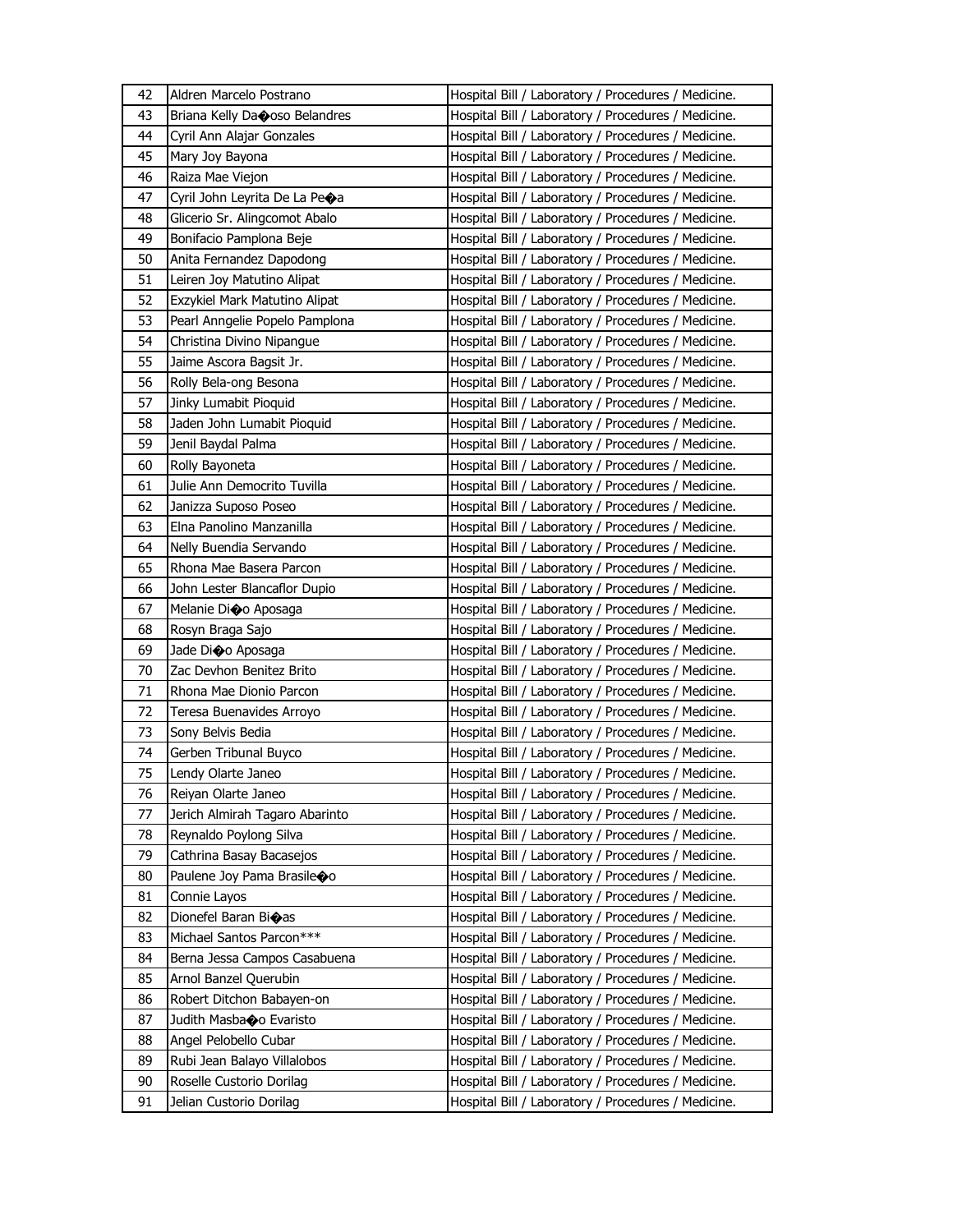| 92  | Milva Leonardo Bagaforo         | Hospital Bill / Laboratory / Procedures / Medicine. |
|-----|---------------------------------|-----------------------------------------------------|
| 93  | Francis Jhon Leonardo Bagaforo  | Hospital Bill / Laboratory / Procedures / Medicine. |
| 94  | Samantha Jean Balayo Villalobos | Hospital Bill / Laboratory / Procedures / Medicine. |
| 95  | John Jofer* Beatizula Suatin    | Hospital Bill / Laboratory / Procedures / Medicine. |
| 96  | Alleysha Kane Naguit Teologia   | Hospital Bill / Laboratory / Procedures / Medicine. |
| 97  | Aziel Benedict Togonon Cortez   | Hospital Bill / Laboratory / Procedures / Medicine. |
| 98  | Shara Jean Gulbique Bi�as       | Hospital Bill / Laboratory / Procedures / Medicine. |
| 99  | Mhel Rose Buen Cayao            | Hospital Bill / Laboratory / Procedures / Medicine. |
| 100 | Christine Beare Neri            | Hospital Bill / Laboratory / Procedures / Medicine. |
| 101 | Rein Kendrick Valderama         | Hospital Bill / Laboratory / Procedures / Medicine. |
| 102 | Jhon Martin Daanoy Ba-acio      | Hospital Bill / Laboratory / Procedures / Medicine. |
| 103 | Rosewin Baldeo Biona            | Hospital Bill / Laboratory / Procedures / Medicine. |
| 104 | Danah Marie Pasman Villaruel    | Hospital Bill / Laboratory / Procedures / Medicine. |
| 105 | Jovy Lyn Villanueva Yap         | Hospital Bill / Laboratory / Procedures / Medicine. |
| 106 | Deniel Caze�as Cortez           | Hospital Bill / Laboratory / Procedures / Medicine. |
| 107 | Richard Cuesta Alpar            | Hospital Bill / Laboratory / Procedures / Medicine. |
| 108 | Arjay Suarez                    | Hospital Bill / Laboratory / Procedures / Medicine. |
| 109 | Paul Andrey Ajeco Catequista    | Hospital Bill / Laboratory / Procedures / Medicine. |
| 110 | Teresita Madalogdog Fuentes     | Hospital Bill / Laboratory / Procedures / Medicine. |
| 111 | Florde Coronel                  | Hospital Bill / Laboratory / Procedures / Medicine. |
| 112 | Rico Lloyd Adanza               | Hospital Bill / Laboratory / Procedures / Medicine. |
| 113 | Wiljoy Garcia Daquiado          | Hospital Bill / Laboratory / Procedures / Medicine. |
| 114 | Jeanne Doctora Badayos          | Hospital Bill / Laboratory / Procedures / Medicine. |
| 115 | Angelie Lavadia Villaco         | Hospital Bill / Laboratory / Procedures / Medicine. |
| 116 | Sophia Nicole Lavadia Villaco   | Hospital Bill / Laboratory / Procedures / Medicine. |
|     | Margie Mesa Ba�es               | Hospital Bill / Laboratory / Procedures / Medicine. |
| 117 |                                 |                                                     |
| 118 | Rose Marie Amolo Nicor          | Hospital Bill / Laboratory / Procedures / Medicine. |
| 119 | Regine Huesca                   | Hospital Bill / Laboratory / Procedures / Medicine. |
| 120 | Gian Baldeo                     | Hospital Bill / Laboratory / Procedures / Medicine. |
| 121 | Jennifer Tingson                | Hospital Bill / Laboratory / Procedures / Medicine. |
| 122 | Manilyn Emotin Wade             | Hospital Bill / Laboratory / Procedures / Medicine. |
| 123 | Nyka Lyn Lorica Elicanal        | Hospital Bill / Laboratory / Procedures / Medicine. |
| 124 | Roxanne Hope Tolejano Santiago  | Hospital Bill / Laboratory / Procedures / Medicine. |
| 125 | Lovely Amper Bilan              | Hospital Bill / Laboratory / Procedures / Medicine. |
| 126 | Az Ann Ramos                    | Hospital Bill / Laboratory / Procedures / Medicine. |
| 127 | Angely Rodriguez Papilota       | Hospital Bill / Laboratory / Procedures / Medicine. |
| 128 | Jane Guinsatao Sobremisana      | Hospital Bill / Laboratory / Procedures / Medicine. |
| 129 | Venus Espinosa Barber           | Hospital Bill / Laboratory / Procedures / Medicine. |
| 130 | Rosalia Allusa Andarian         | Hospital Bill / Laboratory / Procedures / Medicine. |
| 131 | Helen Selorio Parreoo           | Hospital Bill / Laboratory / Procedures / Medicine. |
| 132 | Genierose Laserna Rabor         | Hospital Bill / Laboratory / Procedures / Medicine. |
| 133 | Abzel Mahinay Molo              | Hospital Bill / Laboratory / Procedures / Medicine. |
| 134 | Nerissa Pedregosa Tolentino     | Hospital Bill / Laboratory / Procedures / Medicine. |
| 135 | Karen Atanoso Lumawag           | Hospital Bill / Laboratory / Procedures / Medicine. |
| 136 | Lyra May Misamen De Los Reyes   | Hospital Bill / Laboratory / Procedures / Medicine. |
| 137 | Joshua Jay Agadia               | Hospital Bill / Laboratory / Procedures / Medicine. |
| 138 | Rodrigo Domejes Sudayon         | Hospital Bill / Laboratory / Procedures / Medicine. |
| 139 | Joseph Baldemor Balicbalic      | Hospital Bill / Laboratory / Procedures / Medicine. |
| 140 | John Reniel Lozada Belo         | Hospital Bill / Laboratory / Procedures / Medicine. |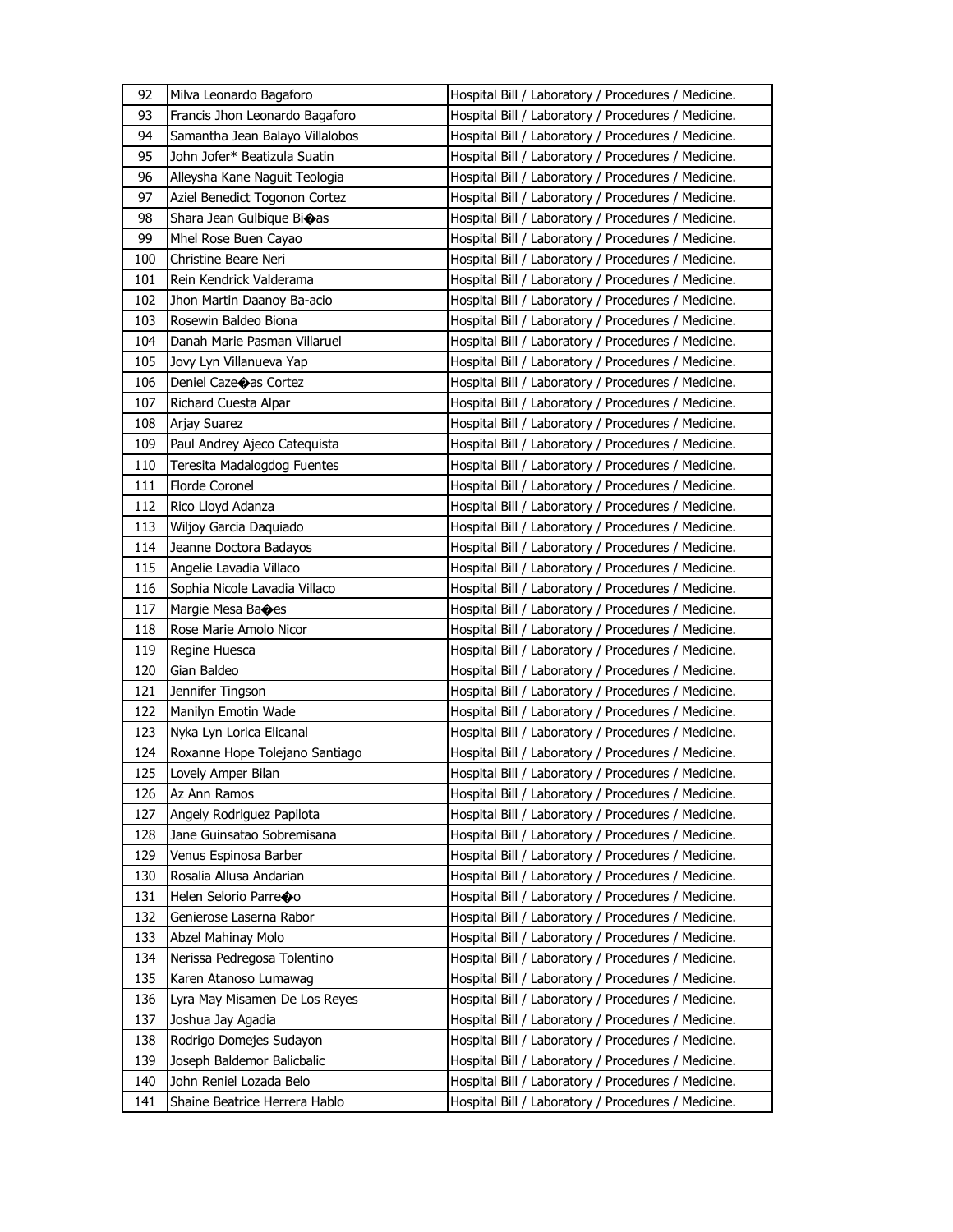| 142 | Emily Dawn Gangoso De La Cruz     | Hospital Bill / Laboratory / Procedures / Medicine. |
|-----|-----------------------------------|-----------------------------------------------------|
| 143 | Mary Angel Baldeo Biona           | Hospital Bill / Laboratory / Procedures / Medicine. |
| 144 | Rene Lete                         | Hospital Bill / Laboratory / Procedures / Medicine. |
| 145 | Glenn Divinagracia                | Hospital Bill / Laboratory / Procedures / Medicine. |
| 146 | Amancio Milante Relloso Jr        | Hospital Bill / Laboratory / Procedures / Medicine. |
| 147 | Hilda Tolejano Santiago           | Hospital Bill / Laboratory / Procedures / Medicine. |
| 148 | Serah Callie Basay Bacasejos      | Hospital Bill / Laboratory / Procedures / Medicine. |
| 149 | Fernando Almaquer Hortilano       | Hospital Bill / Laboratory / Procedures / Medicine. |
| 150 | Edgar Fernandez Talon             | Hospital Bill / Laboratory / Procedures / Medicine. |
| 151 | Reyna Herrera Hablo               | Hospital Bill / Laboratory / Procedures / Medicine. |
| 152 | Jorlyn Pollapoy Heman             | Hospital Bill / Laboratory / Procedures / Medicine. |
| 153 | Arjhon Delabe Castro              | Hospital Bill / Laboratory / Procedures / Medicine. |
| 154 | Prince Aion Braga Linda           | Hospital Bill / Laboratory / Procedures / Medicine. |
| 155 | John Lloyd Fuentes                | Hospital Bill / Laboratory / Procedures / Medicine. |
| 156 | Junry Jr. Miranda Apsay           | Hospital Bill / Laboratory / Procedures / Medicine. |
| 157 | Leneth Lamayo Denolo              | Hospital Bill / Laboratory / Procedures / Medicine. |
| 158 | Marilou Petrache Tunay            | Hospital Bill / Laboratory / Procedures / Medicine. |
| 159 | <b>Florde Coronel</b>             | Hospital Bill / Laboratory / Procedures / Medicine. |
| 160 | July Ann Cajurao Bartolo          | Hospital Bill / Laboratory / Procedures / Medicine. |
| 161 | Helen Pasaylo Requiron            | Hospital Bill / Laboratory / Procedures / Medicine. |
| 162 | Einah Dela Cruz                   | Hospital Bill / Laboratory / Procedures / Medicine. |
| 163 | Jomar Sajo                        | Hospital Bill / Laboratory / Procedures / Medicine. |
| 164 | Anthoniette Marie Chavez Depacsan | Hospital Bill / Laboratory / Procedures / Medicine. |
| 165 | Erika Marie Balacanta Balboa      | Hospital Bill / Laboratory / Procedures / Medicine. |
| 166 | John Doctora Badayos              | Hospital Bill / Laboratory / Procedures / Medicine. |
| 167 | Mariel Ternura Cerveza            | Hospital Bill / Laboratory / Procedures / Medicine. |
| 168 | Remedios Baroa Defensor           | Hospital Bill / Laboratory / Procedures / Medicine. |
|     |                                   |                                                     |
| 169 | Edna Simbajon Tedios              | Hospital Bill / Laboratory / Procedures / Medicine. |
| 170 | Teresita Balsa Estipona           | Hospital Bill / Laboratory / Procedures / Medicine. |
| 171 | Jovylyn Tachado                   | Hospital Bill / Laboratory / Procedures / Medicine. |
| 172 | Jake Gallarde Galvez              | Hospital Bill / Laboratory / Procedures / Medicine. |
| 173 | Rosalie Consancio Jaleco          | Hospital Bill / Laboratory / Procedures / Medicine. |
| 174 | Jely Diado Tresvalles             | Hospital Bill / Laboratory / Procedures / Medicine. |
| 175 | <b>Shane Diado Tresvalles</b>     | Hospital Bill / Laboratory / Procedures / Medicine. |
| 176 | Angel Marie Basera Parcon         | Hospital Bill / Laboratory / Procedures / Medicine. |
| 177 | Elmar Espioa Bedia                | Hospital Bill / Laboratory / Procedures / Medicine. |
| 178 | Fernando Almaquer Hortilano       | Hospital Bill / Laboratory / Procedures / Medicine. |
| 179 | Richjun Gener Bolivar             | Hospital Bill / Laboratory / Procedures / Medicine. |
| 180 | Aleah Reece Viel Jacobo Baludio   | Hospital Bill / Laboratory / Procedures / Medicine. |
| 181 | Editha Enoslay Togonon            | Hospital Bill / Laboratory / Procedures / Medicine. |
| 182 | Nolibert Jamandre                 | Hospital Bill / Laboratory / Procedures / Medicine. |
| 183 | Rizsa Jenovacion De Asis          | Hospital Bill / Laboratory / Procedures / Medicine. |
| 184 | Nilo Brito Bedia                  | Hospital Bill / Laboratory / Procedures / Medicine. |
| 185 | Mary Ann Digdigan Dela Puerta     | Hospital Bill / Laboratory / Procedures / Medicine. |
| 186 | Bea Papelera                      | Hospital Bill / Laboratory / Procedures / Medicine. |
| 187 | Jonevy Tedios Boanerjes           | Hospital Bill / Laboratory / Procedures / Medicine. |
| 188 | Kim Nethlyn Trestiza Roldan       | Hospital Bill / Laboratory / Procedures / Medicine. |
| 189 | Vanessa Jane Alejano Buemil       | Hospital Bill / Laboratory / Procedures / Medicine. |
| 190 | Ryca Louise Deocares Crisostomo   | Hospital Bill / Laboratory / Procedures / Medicine. |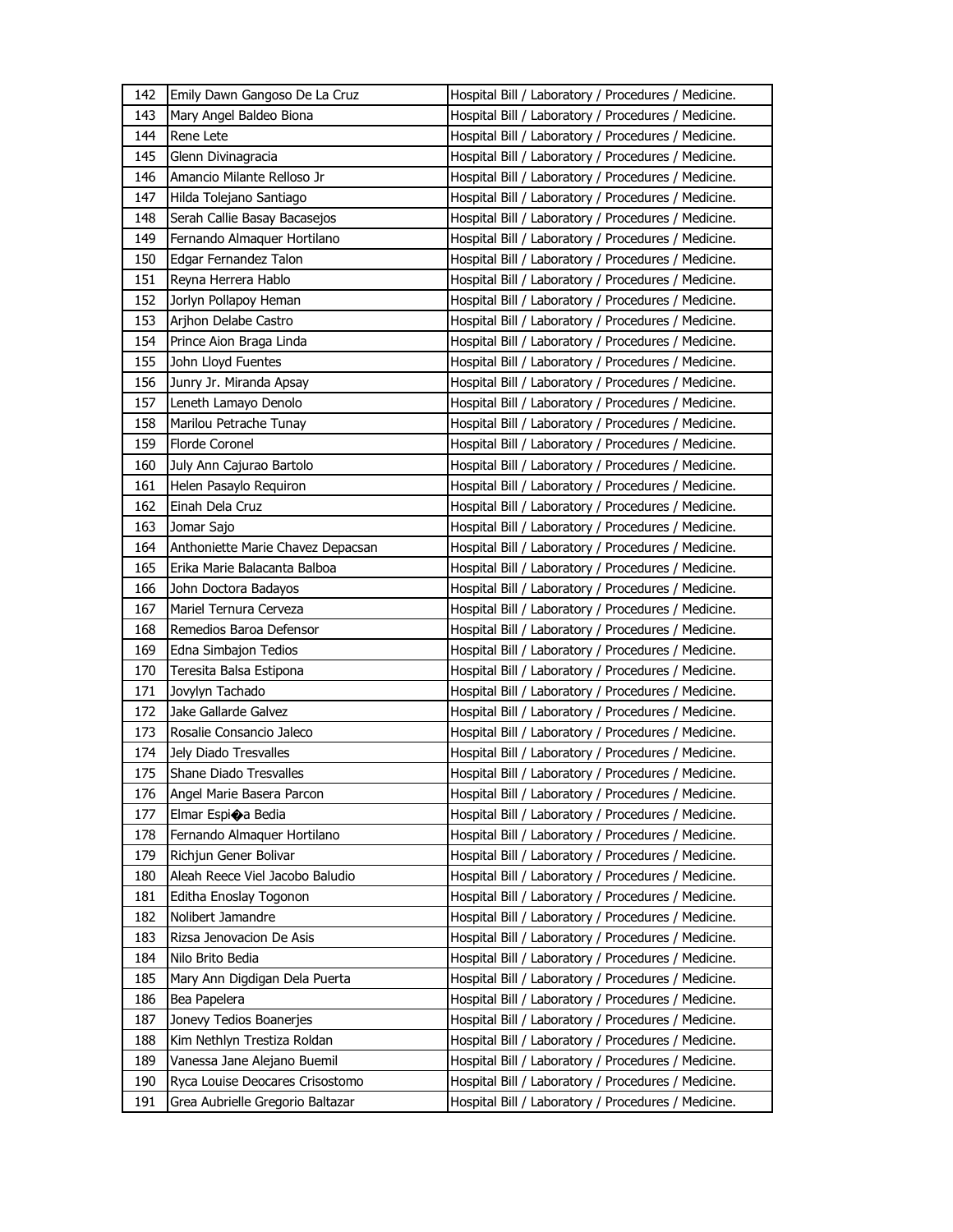| 192 | Amy Labajo Calibre                  | Hospital Bill / Laboratory / Procedures / Medicine. |
|-----|-------------------------------------|-----------------------------------------------------|
| 193 | Kyle Labajo Calibre                 | Hospital Bill / Laboratory / Procedures / Medicine. |
| 194 | Baby Girl Demafeliz Jara            | Hospital Bill / Laboratory / Procedures / Medicine. |
| 195 | Cheryl Mae Rodriguez                | Hospital Bill / Laboratory / Procedures / Medicine. |
| 196 | Maylen La-as Landar                 | Hospital Bill / Laboratory / Procedures / Medicine. |
| 197 | Cyrel Sanchez Carmona               | Hospital Bill / Laboratory / Procedures / Medicine. |
| 198 | Lovely Somodio Somodio              | Hospital Bill / Laboratory / Procedures / Medicine. |
| 199 | Ana Mae Lago Atonducan              | Hospital Bill / Laboratory / Procedures / Medicine. |
| 200 | Ednalyn Faura Barrios               | Hospital Bill / Laboratory / Procedures / Medicine. |
| 201 | Coby Bedua Lumawag                  | Hospital Bill / Laboratory / Procedures / Medicine. |
| 202 | Coby Bedua Lumawag                  | Hospital Bill / Laboratory / Procedures / Medicine. |
| 203 | Court Dhominiyth Abaygar Babia      | Hospital Bill / Laboratory / Procedures / Medicine. |
| 204 | Baby Girl Bene Ara�o                | Hospital Bill / Laboratory / Procedures / Medicine. |
| 205 | Aida Pingoy Buyon                   | Hospital Bill / Laboratory / Procedures / Medicine. |
| 206 | Kevin Delos Santos                  | Hospital Bill / Laboratory / Procedures / Medicine. |
| 207 | Prencis Antonette Abaygar Babia     | Hospital Bill / Laboratory / Procedures / Medicine. |
| 208 | Johnny Dorliac                      | Hospital Bill / Laboratory / Procedures / Medicine. |
| 209 | Donamie Frial Gasis                 | Hospital Bill / Laboratory / Procedures / Medicine. |
| 210 | Joan Zamora Bezardo                 | Hospital Bill / Laboratory / Procedures / Medicine. |
| 211 | Kent Louie Zamora Bezardo           | Hospital Bill / Laboratory / Procedures / Medicine. |
| 212 | Aileen Talamor Piga                 | Hospital Bill / Laboratory / Procedures / Medicine. |
| 213 | Rosana Almodiente Peoaredondo       | Hospital Bill / Laboratory / Procedures / Medicine. |
| 214 | Mauren Joy Barberona Maniva         | Hospital Bill / Laboratory / Procedures / Medicine. |
| 215 | Aida Pingoy Buyon                   | Hospital Bill / Laboratory / Procedures / Medicine. |
| 216 | Edilberto Jr. Baldosano Palorma     | Hospital Bill / Laboratory / Procedures / Medicine. |
| 217 | Angel Pelobello Sisa                | Hospital Bill / Laboratory / Procedures / Medicine. |
| 218 | Kenneth Jay Belarde Dela Gente      | Hospital Bill / Laboratory / Procedures / Medicine. |
| 219 | Nadiah Ly Lamayo Denolo             | Hospital Bill / Laboratory / Procedures / Medicine. |
| 220 | Karol Joyce Fernandez Seva          | Hospital Bill / Laboratory / Procedures / Medicine. |
| 221 | Emy Rose Perocho Ticar              | Hospital Bill / Laboratory / Procedures / Medicine. |
| 222 | Sulfredo Perra Abarcar Jr.          | Hospital Bill / Laboratory / Procedures / Medicine. |
| 223 | Glenda Valeriano Solana             | Hospital Bill / Laboratory / Procedures / Medicine. |
| 224 | Narciso. Pedilla De La Cruz Iii     | Hospital Bill / Laboratory / Procedures / Medicine. |
| 225 | Erlie. Silva Balinton               | Hospital Bill / Laboratory / Procedures / Medicine. |
| 226 | Archie Peoaflorida Arroyo           | Hospital Bill / Laboratory / Procedures / Medicine. |
| 227 | Jociel Mae Padernal Fuentes         | Hospital Bill / Laboratory / Procedures / Medicine. |
| 228 | Laiza Gargaceran Due $\bullet$ o    | Hospital Bill / Laboratory / Procedures / Medicine. |
| 229 | Milagros Bieren Crespo              | Hospital Bill / Laboratory / Procedures / Medicine. |
| 230 | Vanessa Catherine Rodriguez Belloga | Hospital Bill / Laboratory / Procedures / Medicine. |
| 231 | Ellen Joy Bene Ara�o                | Hospital Bill / Laboratory / Procedures / Medicine. |
| 232 | Elena Bejiro Saonoy                 | Hospital Bill / Laboratory / Procedures / Medicine. |
| 233 | Kent Bejiro Saonoy                  | Hospital Bill / Laboratory / Procedures / Medicine. |
| 234 | Mekayla Jean Allador Buenafe        | Hospital Bill / Laboratory / Procedures / Medicine. |
| 235 | Vinci Xyrus La-as Landar            | Hospital Bill / Laboratory / Procedures / Medicine. |
| 236 | Raymundo Marquez Bela-ong           | Hospital Bill / Laboratory / Procedures / Medicine. |
| 237 | Winny Bren Bagolcol Juanico         | Hospital Bill / Laboratory / Procedures / Medicine. |
| 238 | Pauline Mitch Tacleon Agrabio       | Hospital Bill / Laboratory / Procedures / Medicine. |
| 239 | Ariel San Luis Casono               | Hospital Bill / Laboratory / Procedures / Medicine. |
| 240 | Raquel Demafeliz Jara               | Hospital Bill / Laboratory / Procedures / Medicine. |
| 241 | Justin Monserat Carado              | Hospital Bill / Laboratory / Procedures / Medicine. |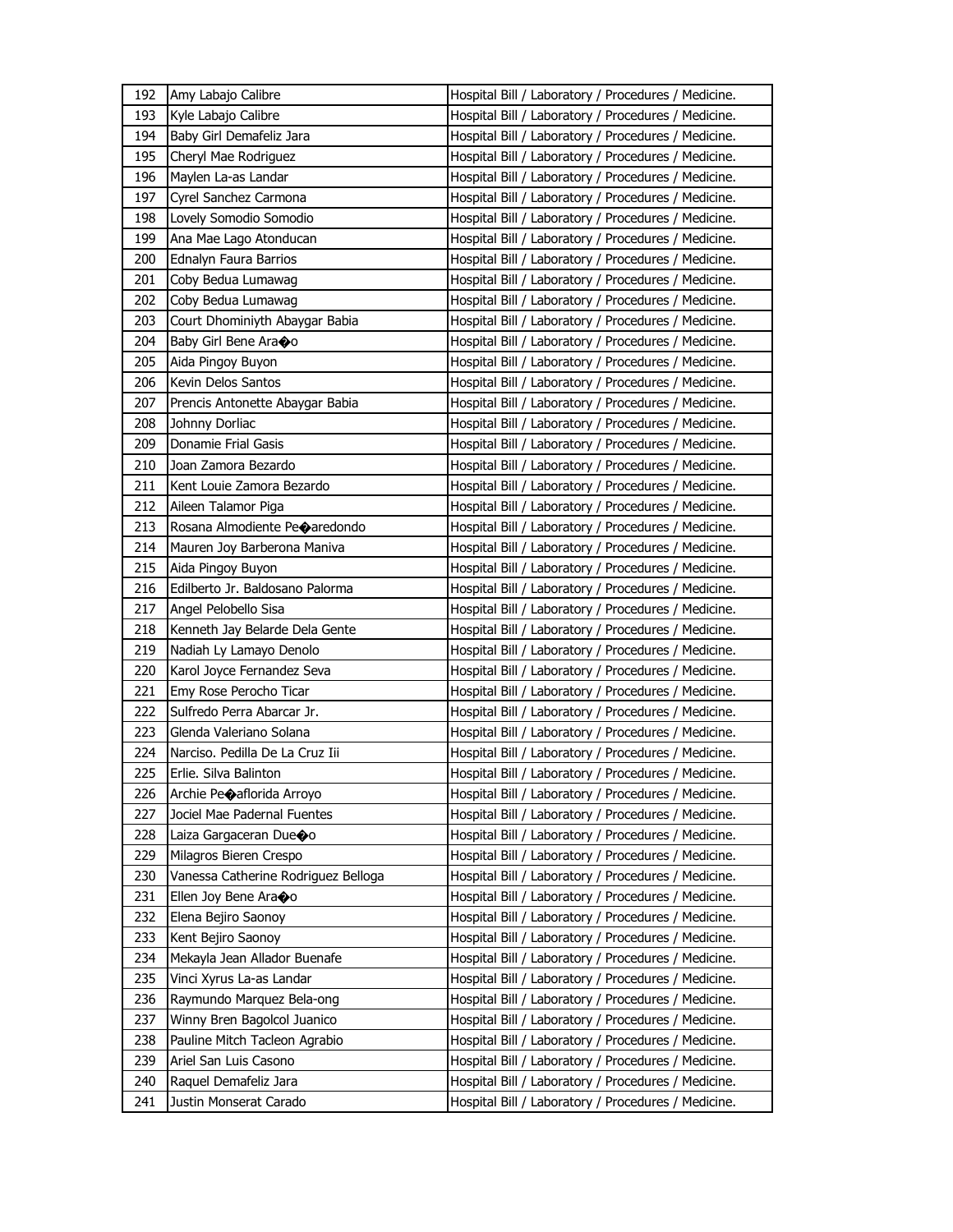| 242 | Rhys Jacob Jaleco Pinuela      | Hospital Bill / Laboratory / Procedures / Medicine. |
|-----|--------------------------------|-----------------------------------------------------|
| 243 | Joemelyn Da-anoy Guinalon      | Hospital Bill / Laboratory / Procedures / Medicine. |
| 244 | Jory Balacanta Ayroso          | Hospital Bill / Laboratory / Procedures / Medicine. |
| 245 | Trianna Bagolcol Juanico       | Hospital Bill / Laboratory / Procedures / Medicine. |
| 246 | Madilyn Castillo Gonzales      | Hospital Bill / Laboratory / Procedures / Medicine. |
| 247 | Ryle Dave Panes Belicena       | Hospital Bill / Laboratory / Procedures / Medicine. |
| 248 | Joseph Antique a Belicena      | Hospital Bill / Laboratory / Procedures / Medicine. |
| 249 | Janilyn Noniscan Buendia       | Hospital Bill / Laboratory / Procedures / Medicine. |
| 250 | Baby Boy Guadalupe             | Hospital Bill / Laboratory / Procedures / Medicine. |
| 251 | Jose Hulipa                    | Hospital Bill / Laboratory / Procedures / Medicine. |
| 252 | Jocelyn Segura Acero           | Hospital Bill / Laboratory / Procedures / Medicine. |
| 253 | Mariel Dingcong Abenda�o       | Hospital Bill / Laboratory / Procedures / Medicine. |
| 254 | Cecilia Mabaling Juanico       | Hospital Bill / Laboratory / Procedures / Medicine. |
| 255 | Marcelina Pelea Jaromay        | Hospital Bill / Laboratory / Procedures / Medicine. |
| 256 | Karen Joy Aurelio Paderes      | Hospital Bill / Laboratory / Procedures / Medicine. |
| 257 | Augusto Depaloma               | Hospital Bill / Laboratory / Procedures / Medicine. |
| 258 | Gloria Buenafe Posanso         | Hospital Bill / Laboratory / Procedures / Medicine. |
| 259 | Marianito Espa�o Ca�ete        | Hospital Bill / Laboratory / Procedures / Medicine. |
| 260 | Ireneo Guay Bra�a              | Hospital Bill / Laboratory / Procedures / Medicine. |
| 261 | Raul Aguilar Bronzal           | Hospital Bill / Laboratory / Procedures / Medicine. |
| 262 | Rosita Guelos Landero          | Hospital Bill / Laboratory / Procedures / Medicine. |
| 263 | Cherry Ann Buenaflor Catalan   | Hospital Bill / Laboratory / Procedures / Medicine. |
| 264 | Mildred Duro Sudayon           | Hospital Bill / Laboratory / Procedures / Medicine. |
| 265 | April Rose Gelilang Alarcon    | Hospital Bill / Laboratory / Procedures / Medicine. |
| 266 | Zack Ivan Catalan              | Hospital Bill / Laboratory / Procedures / Medicine. |
| 267 | Matt Jayniel Cala              | Hospital Bill / Laboratory / Procedures / Medicine. |
| 268 | Mark Anthony Rusco             | Hospital Bill / Laboratory / Procedures / Medicine. |
| 269 | Leo Pulgarido                  | Hospital Bill / Laboratory / Procedures / Medicine. |
| 270 | Roland. Diaz Deocares          | Hospital Bill / Laboratory / Procedures / Medicine. |
| 271 | Chona Malunes Logronio         | Hospital Bill / Laboratory / Procedures / Medicine. |
| 272 | Carla Dequi�a Batangas         | Hospital Bill / Laboratory / Procedures / Medicine. |
| 273 | Rowena Paligumba Vejar         | Hospital Bill / Laboratory / Procedures / Medicine. |
| 274 | Domingo Guerra Guillermo Sr.   | Hospital Bill / Laboratory / Procedures / Medicine. |
| 275 | Pelly Tedios Boanerjes         | Hospital Bill / Laboratory / Procedures / Medicine. |
| 276 | Jamela Ligo Estrella           | Hospital Bill / Laboratory / Procedures / Medicine. |
| 277 | Baby Girl Basultin Baban       | Hospital Bill / Laboratory / Procedures / Medicine. |
| 278 | Aileen Talamor Piga            | Hospital Bill / Laboratory / Procedures / Medicine. |
| 279 | Corazon Bayatan Ticar          | Hospital Bill / Laboratory / Procedures / Medicine. |
| 280 | Thelma Cameseria Jinon         | Hospital Bill / Laboratory / Procedures / Medicine. |
| 281 | Lara Jane Tolones Guillero     | Hospital Bill / Laboratory / Procedures / Medicine. |
| 282 | Narciso Pedilla De La Cruz Iii | Hospital Bill / Laboratory / Procedures / Medicine. |
| 283 | Mayani Bra�a Decena            | Hospital Bill / Laboratory / Procedures / Medicine. |
| 284 | Erraine Grace Malunes Logronio | Hospital Bill / Laboratory / Procedures / Medicine. |
| 285 | Baby Boy* Algarme              | Hospital Bill / Laboratory / Procedures / Medicine. |
| 286 | Joshmarc Villaret              | Hospital Bill / Laboratory / Procedures / Medicine. |
| 287 | Ruverlyn Tolentino             | Hospital Bill / Laboratory / Procedures / Medicine. |
| 288 | Heliza Mae Carbon Asuncion     | Hospital Bill / Laboratory / Procedures / Medicine. |
| 289 | Tobi Pinuela Caucas            | Hospital Bill / Laboratory / Procedures / Medicine. |
| 290 | Teddy Camama Mariano           | Hospital Bill / Laboratory / Procedures / Medicine. |
| 291 | Nicole Apura Pinggo            | Hospital Bill / Laboratory / Procedures / Medicine. |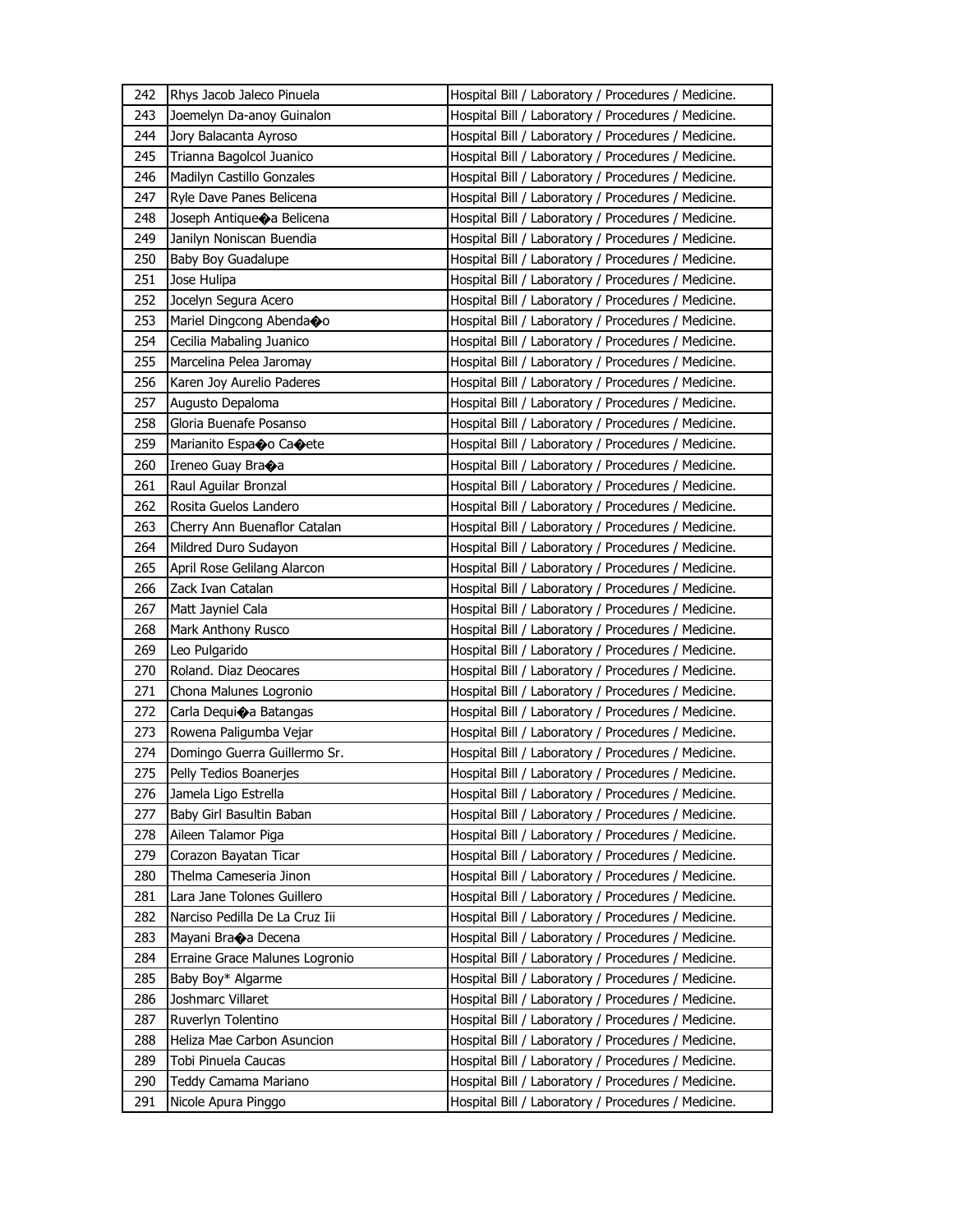| 292 | Alma Basultin Baban             | Hospital Bill / Laboratory / Procedures / Medicine. |
|-----|---------------------------------|-----------------------------------------------------|
| 293 | Annie Rose Bartocillo Embajador | Hospital Bill / Laboratory / Procedures / Medicine. |
| 294 | Cyrel Sanchez Carmona           | Hospital Bill / Laboratory / Procedures / Medicine. |
| 295 | April Joy Babayen-on Adregado   | Hospital Bill / Laboratory / Procedures / Medicine. |
| 296 | Eliana Jane Carbon Asuncion     | Hospital Bill / Laboratory / Procedures / Medicine. |
| 297 | Mariel Tanoy Delicana           | Hospital Bill / Laboratory / Procedures / Medicine. |
| 298 | Janice Ocido Ceria              | Hospital Bill / Laboratory / Procedures / Medicine. |
| 299 | Jean Gabales Bullo              | Hospital Bill / Laboratory / Procedures / Medicine. |
| 300 | Cyjan Calaor De La Cruz         | Hospital Bill / Laboratory / Procedures / Medicine. |
| 301 | Joseph Brillantes Zapanta       | Hospital Bill / Laboratory / Procedures / Medicine. |
| 302 | Baby Girl Gabales Bullo         | Hospital Bill / Laboratory / Procedures / Medicine. |
| 303 | Annabelle Camacho Bignayan      | Hospital Bill / Laboratory / Procedures / Medicine. |
| 304 | Fernando Almaquer Hortilano     | Hospital Bill / Laboratory / Procedures / Medicine. |
| 305 | Sophia Nicole Lavadia Villaco   | Hospital Bill / Laboratory / Procedures / Medicine. |
| 306 | Myce Vargas Pamotillo           | Hospital Bill / Laboratory / Procedures / Medicine. |
| 307 | Matt Zion Bartocillo Embajador  | Hospital Bill / Laboratory / Procedures / Medicine. |
| 308 | Rickie May Salvadico Prangala   | Hospital Bill / Laboratory / Procedures / Medicine. |
| 309 | Arlen Baoas Perote              | Hospital Bill / Laboratory / Procedures / Medicine. |
| 310 | Jake Martin Villaruz Anazario   | Hospital Bill / Laboratory / Procedures / Medicine. |
| 311 | Janice Dizor Cawaya             | Hospital Bill / Laboratory / Procedures / Medicine. |
| 312 | Mardiore Ibaoez Labrador        | Hospital Bill / Laboratory / Procedures / Medicine. |
| 313 | Jaymitch Torillas Salarda       | Hospital Bill / Laboratory / Procedures / Medicine. |
| 314 | Raquel . Adrigado Penili        | Hospital Bill / Laboratory / Procedures / Medicine. |
| 315 | Margarita Flores Tandahuyan     | Hospital Bill / Laboratory / Procedures / Medicine. |
| 316 | Lerma Martin Arlos              | Hospital Bill / Laboratory / Procedures / Medicine. |
| 317 | Riza Villacastin Dosano         | Hospital Bill / Laboratory / Procedures / Medicine. |
| 318 | Eloisa Marie Malunes Lontiong   | Hospital Bill / Laboratory / Procedures / Medicine. |
| 319 | Shanie Demegillo Algarme        | Hospital Bill / Laboratory / Procedures / Medicine. |
| 320 | Lyndon Cordero                  | Hospital Bill / Laboratory / Procedures / Medicine. |
| 321 | Lamberto Aragones Ara�o Sr      | Hospital Bill / Laboratory / Procedures / Medicine. |
| 322 | Jamier Luis Bautista Ramos      | Hospital Bill / Laboratory / Procedures / Medicine. |
| 323 | Aira Lie Calaor De La Cruz      | Hospital Bill / Laboratory / Procedures / Medicine. |
| 324 | Mercedita Layog Ejar            | Hospital Bill / Laboratory / Procedures / Medicine. |
| 325 | Sonia Junsay Sayco              | Hospital Bill / Laboratory / Procedures / Medicine. |
| 326 | Ken Perez Biana                 | Hospital Bill / Laboratory / Procedures / Medicine. |
| 327 | Ronalyn Grate Baldelovar        | Hospital Bill / Laboratory / Procedures / Medicine. |
| 328 | Edgar Magno Jimena              | Hospital Bill / Laboratory / Procedures / Medicine. |
| 329 | Rosalinda Deasis Biaca          | Hospital Bill / Laboratory / Procedures / Medicine. |
| 330 | Jenny Vie Barba Abian           | Hospital Bill / Laboratory / Procedures / Medicine. |
| 331 | Erlie Silva Balinton            | Hospital Bill / Laboratory / Procedures / Medicine. |
| 332 | Melanie Ca�anga Espinosa        | Hospital Bill / Laboratory / Procedures / Medicine. |
| 333 | Cherailyn Valeriano Solana      | Hospital Bill / Laboratory / Procedures / Medicine. |
| 334 | Velle Astrea Gailo              | Hospital Bill / Laboratory / Procedures / Medicine. |
| 335 | Dawn Elenil Deypalubos          | Hospital Bill / Laboratory / Procedures / Medicine. |
| 336 | Fernando Dap-og Candelario      | Hospital Bill / Laboratory / Procedures / Medicine. |
| 337 | Ruben Ternura Daquil            | Hospital Bill / Laboratory / Procedures / Medicine. |
| 338 | Jeniflor Aguro                  | Hospital Bill / Laboratory / Procedures / Medicine. |
| 339 | Crisanto Feliciano              | Hospital Bill / Laboratory / Procedures / Medicine. |
| 340 | Lilibeth Barbero                | Hospital Bill / Laboratory / Procedures / Medicine. |
| 341 | Reynold De La Cruz Hablero      | Hospital Bill / Laboratory / Procedures / Medicine. |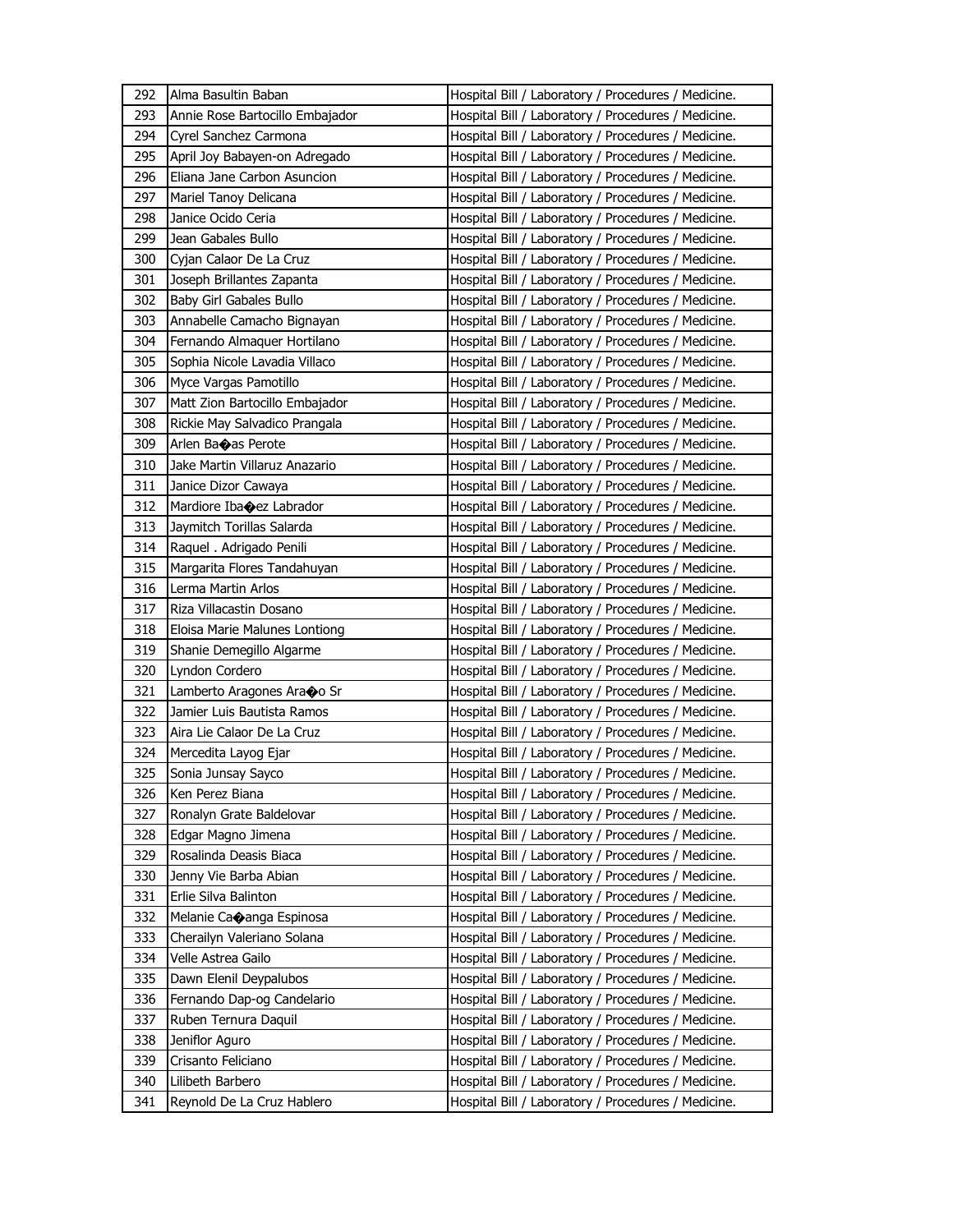| 342 Edwelyn Condada Palma       | Hospital Bill / Laboratory / Procedures / Medicine. |
|---------------------------------|-----------------------------------------------------|
| 343 Michael Baga-ut Desamparado | Hospital Bill / Laboratory / Procedures / Medicine. |
| 344 Rebecca Llabores Puno       | Hospital Bill / Laboratory / Procedures / Medicine. |
| 345 Jesmar Fernandez            | Hospital Bill / Laboratory / Procedures / Medicine. |
|                                 |                                                     |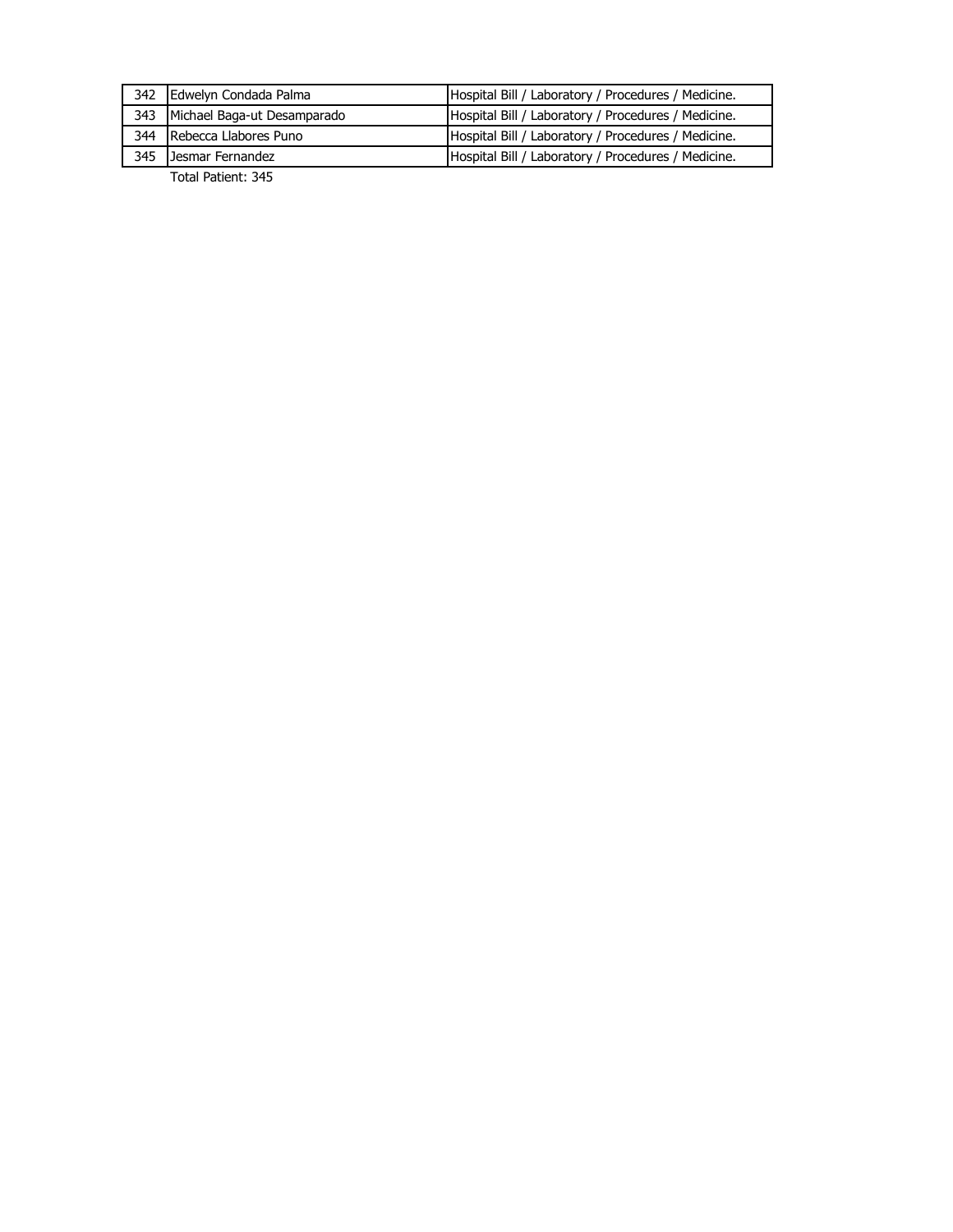

### DON JOSE MONFORT MEDICAL CENTER EXTENSION HOSPITAL For the month of August year 2020

| No #           | <b>Name of Patient</b>             | Assistance                                          |
|----------------|------------------------------------|-----------------------------------------------------|
| 1              | Jennifer Balajadia Basultin        | Hospital Bill / Laboratory / Procedures / Medicine. |
| $\overline{2}$ | Marco Ezekiel Bensurto Baoaco      | Hospital Bill / Laboratory / Procedures / Medicine. |
| 3              | Maria Subong                       | Hospital Bill / Laboratory / Procedures / Medicine. |
| 4              | Adrian Drilon Babiera              | Hospital Bill / Laboratory / Procedures / Medicine. |
| 5              | Roselyn Gonzales Andario           | Hospital Bill / Laboratory / Procedures / Medicine. |
| 6              | Derron Clark Dequica Batangas      | Hospital Bill / Laboratory / Procedures / Medicine. |
| $\overline{7}$ | Glory. Belgira. Latican            | Hospital Bill / Laboratory / Procedures / Medicine. |
| 8              | Dianne Marie Sangeles Calay        | Hospital Bill / Laboratory / Procedures / Medicine. |
| 9              | Jessie Posadas Monteclaro          | Hospital Bill / Laboratory / Procedures / Medicine. |
| 10             | Corazon Jaleco Laroscain           | Hospital Bill / Laboratory / Procedures / Medicine. |
| 11             | Virgilia Parreoo                   | Hospital Bill / Laboratory / Procedures / Medicine. |
| 12             | Ailyn Magbanua Rebito              | Hospital Bill / Laboratory / Procedures / Medicine. |
| 13             | Chenne Jacobo Bacudio              | Hospital Bill / Laboratory / Procedures / Medicine. |
| 14             | Ryan Nofra Belvis                  | Hospital Bill / Laboratory / Procedures / Medicine. |
| 15             | Renalyn Benedicto Apura            | Hospital Bill / Laboratory / Procedures / Medicine. |
| 16             | Nelson Jr. De La Peoa Amoroso      | Hospital Bill / Laboratory / Procedures / Medicine. |
| 17             | Tristan Drake Lozada               | Hospital Bill / Laboratory / Procedures / Medicine. |
| 18             | Jyrelle Feigh Villasis Precioso    | Hospital Bill / Laboratory / Procedures / Medicine. |
| 19             | Edilberto Jr. Baldosano Palorma    | Hospital Bill / Laboratory / Procedures / Medicine. |
| 20             | Salvacion. Beduya. Berber          | Hospital Bill / Laboratory / Procedures / Medicine. |
| 21             | Dionesa Parone Besona              | Hospital Bill / Laboratory / Procedures / Medicine. |
| 22             | Akhesha Cynth Parone Besona        | Hospital Bill / Laboratory / Procedures / Medicine. |
| 23             | Jennifer Real Lavilla              | Hospital Bill / Laboratory / Procedures / Medicine. |
| 24             | Rosalie Porcado                    | Hospital Bill / Laboratory / Procedures / Medicine. |
| 25             | Rodrigo Berso Alog                 | Hospital Bill / Laboratory / Procedures / Medicine. |
| 26             | Ian Ernest Gomez                   | Hospital Bill / Laboratory / Procedures / Medicine. |
| 27             | Flora Bael                         | Hospital Bill / Laboratory / Procedures / Medicine. |
| 28             | Laika Joy Aguilar Larieta          | Hospital Bill / Laboratory / Procedures / Medicine. |
| 29             | Sonie Ylabor Jerusalem             | Hospital Bill / Laboratory / Procedures / Medicine. |
| 30             | Christal Nicole Parrel Seguia      | Hospital Bill / Laboratory / Procedures / Medicine. |
| 31             | Jiena Dolar Tolendres              | Hospital Bill / Laboratory / Procedures / Medicine. |
| 32             | Erica Len Baoas Perote             | Hospital Bill / Laboratory / Procedures / Medicine. |
| 33             | Antonette Romaldon Migar           | Hospital Bill / Laboratory / Procedures / Medicine. |
| 34             | Mary Jean Padilla Gregorio         | Hospital Bill / Laboratory / Procedures / Medicine. |
| 35             | Editha Belgira Pullan              | Hospital Bill / Laboratory / Procedures / Medicine. |
| 36             | Wilma Selaguiora Sealza            | Hospital Bill / Laboratory / Procedures / Medicine. |
| 37             | Arwin Sudayon Flores               | Hospital Bill / Laboratory / Procedures / Medicine. |
| 38             | Jillianne Czerie Gulbique Gonzales | Hospital Bill / Laboratory / Procedures / Medicine. |
| 39             | Rosilina Javier Daquil             | Hospital Bill / Laboratory / Procedures / Medicine. |
| 40             | Carol Joy Garote Umlan             | Hospital Bill / Laboratory / Procedures / Medicine. |
| 41             | Jenalyn Adrigado Penili            | Hospital Bill / Laboratory / Procedures / Medicine. |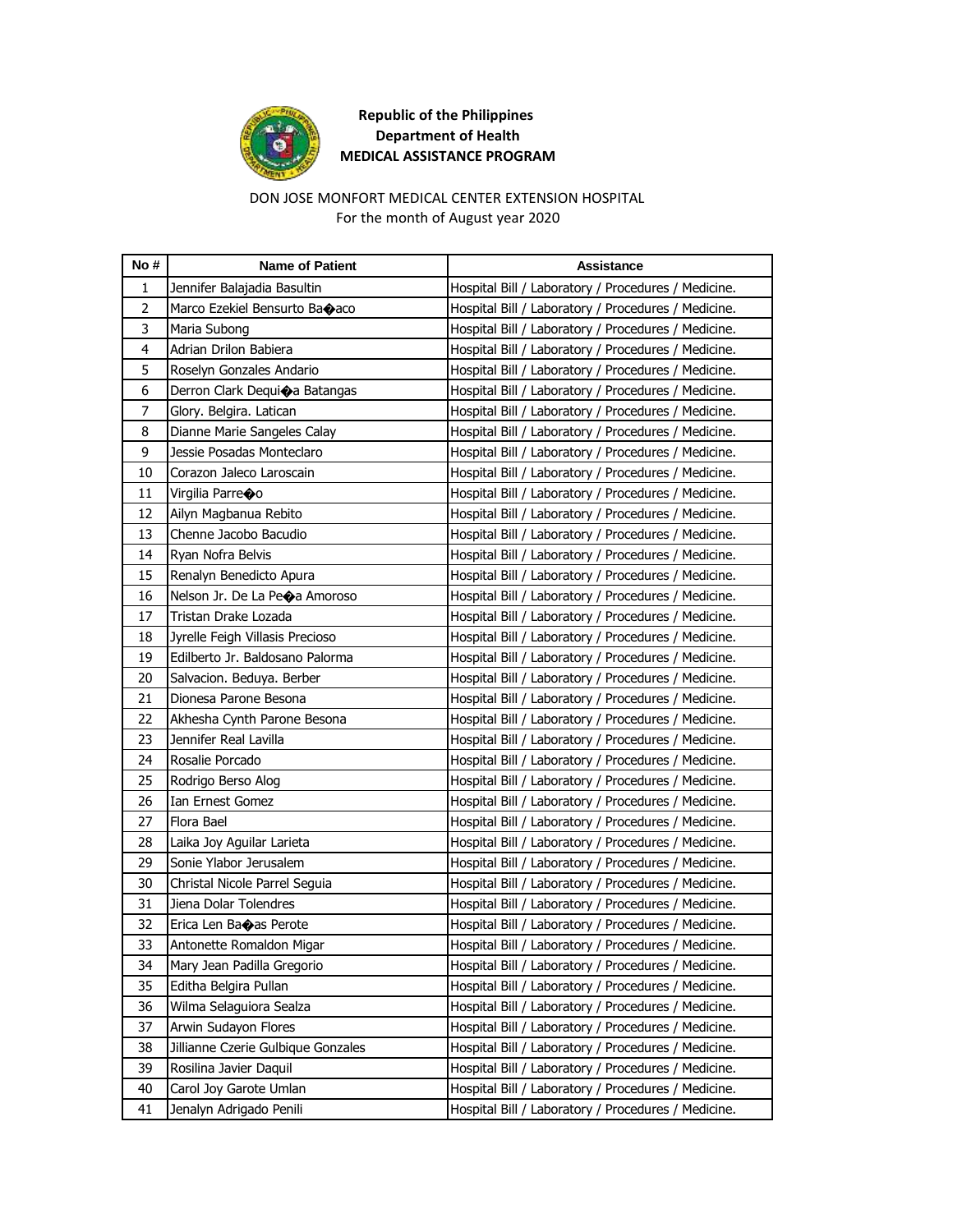| 42 | Clark Jacobe Barba Abian        | Hospital Bill / Laboratory / Procedures / Medicine. |
|----|---------------------------------|-----------------------------------------------------|
| 43 | Johanne Jake Boctil Eno         | Hospital Bill / Laboratory / Procedures / Medicine. |
| 44 | Jelly Marbella Ondajare         | Hospital Bill / Laboratory / Procedures / Medicine. |
| 45 | Janette Baron Rondina           | Hospital Bill / Laboratory / Procedures / Medicine. |
| 46 | John Wilfred Cenal              | Hospital Bill / Laboratory / Procedures / Medicine. |
| 47 | Joel Amarador                   | Hospital Bill / Laboratory / Procedures / Medicine. |
| 48 | Christine Joy Jaro Abalo        | Hospital Bill / Laboratory / Procedures / Medicine. |
| 49 | Joanna Marie Betito Celeste     | Hospital Bill / Laboratory / Procedures / Medicine. |
| 50 | Zeyn Emmanuelle Betito Celeste  | Hospital Bill / Laboratory / Procedures / Medicine. |
| 51 | Wilgir Panes Marquez            | Hospital Bill / Laboratory / Procedures / Medicine. |
| 52 | Baby Boy Martinez Arroyo        | Hospital Bill / Laboratory / Procedures / Medicine. |
| 53 | Jeffy Bacabac                   | Hospital Bill / Laboratory / Procedures / Medicine. |
| 54 | Christine Mae Deasis            | Hospital Bill / Laboratory / Procedures / Medicine. |
| 55 | Gina Pauchano                   | Hospital Bill / Laboratory / Procedures / Medicine. |
| 56 | Jenny Rose Escobero             | Hospital Bill / Laboratory / Procedures / Medicine. |
| 57 | Maria Pamela Cruz Guanzon       | Hospital Bill / Laboratory / Procedures / Medicine. |
| 58 | Rosemarie Mendez Dela Torre     | Hospital Bill / Laboratory / Procedures / Medicine. |
| 59 | Princess Kate Ca⊕ete Blanco     | Hospital Bill / Laboratory / Procedures / Medicine. |
| 60 | Kathleen Anne Pagdato Ansino    | Hospital Bill / Laboratory / Procedures / Medicine. |
| 61 | Valerei Ann Bela-ong Dejapa     | Hospital Bill / Laboratory / Procedures / Medicine. |
| 62 | Victoriano Jr Bustamante Bernal | Hospital Bill / Laboratory / Procedures / Medicine. |
| 63 | Cristel Gambalan Fernandez      | Hospital Bill / Laboratory / Procedures / Medicine. |
| 64 | Rhea Robite Antiquiera          | Hospital Bill / Laboratory / Procedures / Medicine. |
| 65 | Janilyn Deliquioa Dumalagan     |                                                     |
|    |                                 | Hospital Bill / Laboratory / Procedures / Medicine. |
| 66 | Jerah Pagulong Silva            | Hospital Bill / Laboratory / Procedures / Medicine. |
|    |                                 |                                                     |
| 67 | Jodelyn Azucena Pauden          | Hospital Bill / Laboratory / Procedures / Medicine. |
| 68 | Jerald Castillon                | Hospital Bill / Laboratory / Procedures / Medicine. |
| 69 | William Bandillon               | Hospital Bill / Laboratory / Procedures / Medicine. |
| 70 | Michael Dagum                   | Hospital Bill / Laboratory / Procedures / Medicine. |
| 71 | Amie Sunico                     | Hospital Bill / Laboratory / Procedures / Medicine. |
| 72 | Aldrine Somera                  | Hospital Bill / Laboratory / Procedures / Medicine. |
| 73 | Jenelyn Silverio Ducanes        | Hospital Bill / Laboratory / Procedures / Medicine. |
| 74 | Christine Palmeria Maquilan     | Hospital Bill / Laboratory / Procedures / Medicine. |
| 75 | Bobby Valenzuela Peniero        | Hospital Bill / Laboratory / Procedures / Medicine. |
| 76 | Jonalyn Agomo-o Bisuelo         | Hospital Bill / Laboratory / Procedures / Medicine. |
| 77 | Mayla Doctora Dila              | Hospital Bill / Laboratory / Procedures / Medicine. |
| 78 | Rogema Becite Deocampo          | Hospital Bill / Laboratory / Procedures / Medicine. |
| 79 | Carlos Villanueva Villanueva    | Hospital Bill / Laboratory / Procedures / Medicine. |
| 80 | Reynaldo Delfin Recarze         | Hospital Bill / Laboratory / Procedures / Medicine. |
| 81 | Jaynie Penticase Delozar        | Hospital Bill / Laboratory / Procedures / Medicine. |
| 82 | Isah Juliaga Enoc               | Hospital Bill / Laboratory / Procedures / Medicine. |
| 83 | Mary Grace Sobretodo Capilitan  | Hospital Bill / Laboratory / Procedures / Medicine. |
| 84 | Precious Feto                   | Hospital Bill / Laboratory / Procedures / Medicine. |
| 85 | Nemia Palma                     | Hospital Bill / Laboratory / Procedures / Medicine. |
| 86 | Karen Joy Tenados               | Hospital Bill / Laboratory / Procedures / Medicine. |
| 87 | Rhynner Alegre                  | Hospital Bill / Laboratory / Procedures / Medicine. |
| 88 | Litlit Otom Jaen                | Hospital Bill / Laboratory / Procedures / Medicine. |
| 89 | Nemia Basbao Grecia             | Hospital Bill / Laboratory / Procedures / Medicine. |
| 90 | Rennel Dave Panes Belicena      | Hospital Bill / Laboratory / Procedures / Medicine. |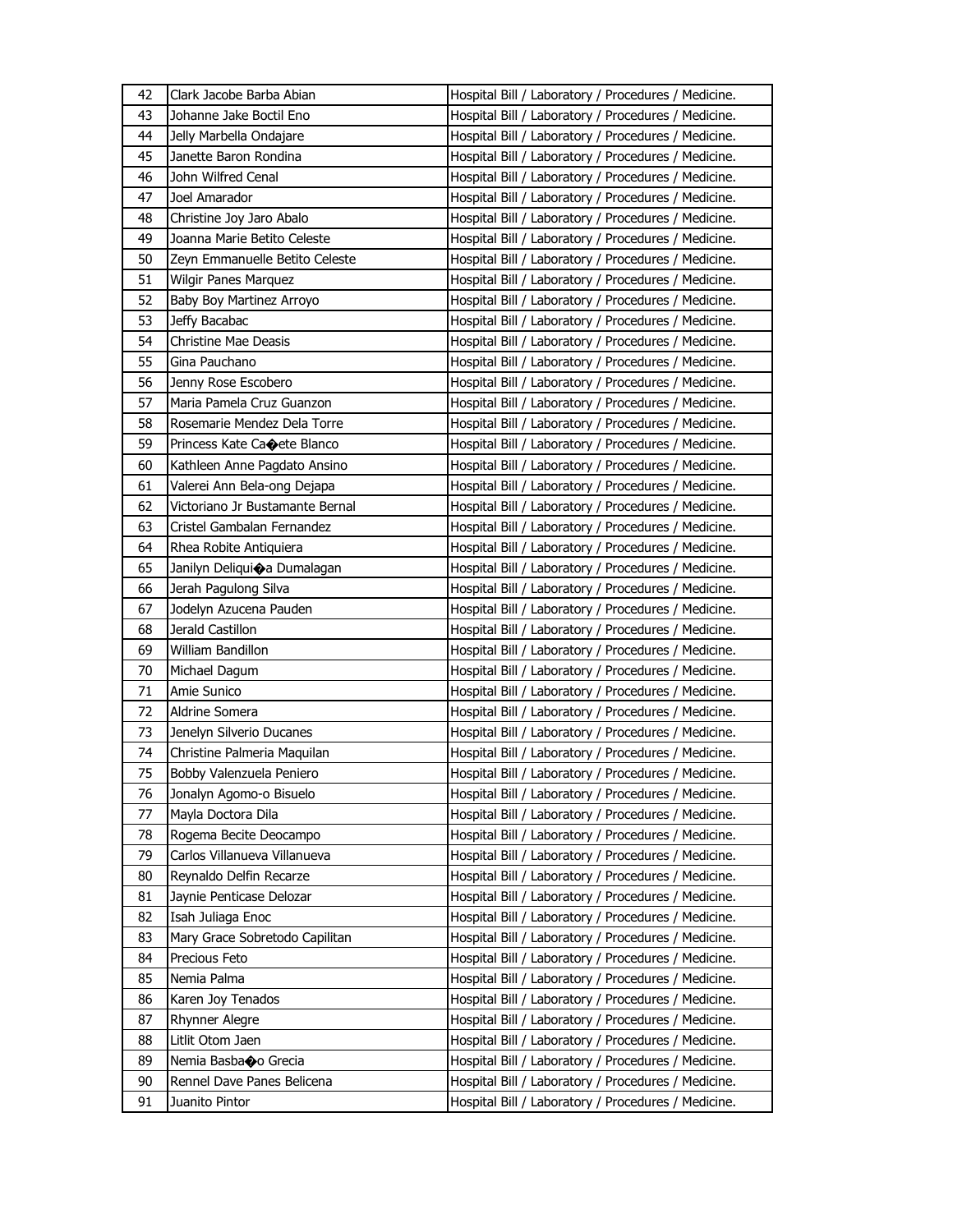| 92  | Melecio Soque�o                     | Hospital Bill / Laboratory / Procedures / Medicine. |
|-----|-------------------------------------|-----------------------------------------------------|
| 93  | Precious Eve Merced Mariano         | Hospital Bill / Laboratory / Procedures / Medicine. |
| 94  | Keith Raiden Demanalata Pacificador | Hospital Bill / Laboratory / Procedures / Medicine. |
| 95  | Maricar Breta�a                     | Hospital Bill / Laboratory / Procedures / Medicine. |
| 96  | Roy Junes Billones Regalado         | Hospital Bill / Laboratory / Procedures / Medicine. |
| 97  | Rhodora Calago                      | Hospital Bill / Laboratory / Procedures / Medicine. |
| 98  | Margeline. Gomez.                   | Hospital Bill / Laboratory / Procedures / Medicine. |
| 99  | Jenefer Velarde Jinon               | Hospital Bill / Laboratory / Procedures / Medicine. |
| 100 | Miles Velarde Jinon                 | Hospital Bill / Laboratory / Procedures / Medicine. |
| 101 | Prince Covie Niel Basbao Grecia     | Hospital Bill / Laboratory / Procedures / Medicine. |
| 102 | Arwin Lei Millan Lamasan            | Hospital Bill / Laboratory / Procedures / Medicine. |
| 103 | Zimri Ruiz Dullete Busil            | Hospital Bill / Laboratory / Procedures / Medicine. |
| 104 | Camila Juntoria Cuenca              | Hospital Bill / Laboratory / Procedures / Medicine. |
| 105 | Shaylee Faith Golenia Junsay        | Hospital Bill / Laboratory / Procedures / Medicine. |
| 106 | Ma. Lea Millan Lamasan              | Hospital Bill / Laboratory / Procedures / Medicine. |
| 107 | Fernando Jutari Basbaoo             | Hospital Bill / Laboratory / Procedures / Medicine. |
| 108 | Hernando Brito Ajeno Sr             | Hospital Bill / Laboratory / Procedures / Medicine. |
| 109 | Ma. Violeta Betgue                  | Hospital Bill / Laboratory / Procedures / Medicine. |
| 110 | Mark Alvin Bernasol                 | Hospital Bill / Laboratory / Procedures / Medicine. |
| 111 | Glenda Domingues Agus               | Hospital Bill / Laboratory / Procedures / Medicine. |
| 112 | Teresita. Fuentes                   | Hospital Bill / Laboratory / Procedures / Medicine. |
| 113 | Wilma Catalan Becegas               | Hospital Bill / Laboratory / Procedures / Medicine. |
| 114 | Nelson Arbes                        |                                                     |
|     |                                     | Hospital Bill / Laboratory / Procedures / Medicine. |
| 115 | Salome Lodriguito                   | Hospital Bill / Laboratory / Procedures / Medicine. |
| 116 | Roie Lapasaran                      | Hospital Bill / Laboratory / Procedures / Medicine. |
| 117 | May Ann Bene Burgos                 | Hospital Bill / Laboratory / Procedures / Medicine. |
| 118 | Rouge Diamante Mirador              | Hospital Bill / Laboratory / Procedures / Medicine. |
| 119 | Antonio Porras Martinez*            | Hospital Bill / Laboratory / Procedures / Medicine. |
| 120 | Carlyn Diamante Mirador             | Hospital Bill / Laboratory / Procedures / Medicine. |
| 121 | Leo France Agustin Majarucon        | Hospital Bill / Laboratory / Procedures / Medicine. |
| 122 | Rae Ann Platino Elizares            | Hospital Bill / Laboratory / Procedures / Medicine. |
| 123 | Roberto Anabo Sorioso               | Hospital Bill / Laboratory / Procedures / Medicine. |
| 124 | Baby Girl B Babayen-on Adregado     | Hospital Bill / Laboratory / Procedures / Medicine. |
| 125 | Roel Beboso Segumalian              | Hospital Bill / Laboratory / Procedures / Medicine. |
| 126 | Bernardo Magduyan                   | Hospital Bill / Laboratory / Procedures / Medicine. |
| 127 | Federico. Solis.                    | Hospital Bill / Laboratory / Procedures / Medicine. |
| 128 | Ryan Dicen                          | Hospital Bill / Laboratory / Procedures / Medicine. |
| 129 | Lorle Jane Baldonasa                | Hospital Bill / Laboratory / Procedures / Medicine. |
| 130 | April Joy. Babayen-on Adregado.     | Hospital Bill / Laboratory / Procedures / Medicine. |
| 131 | Edith Villegas Belvis               | Hospital Bill / Laboratory / Procedures / Medicine. |
| 132 | Julie Betco Silva                   | Hospital Bill / Laboratory / Procedures / Medicine. |
| 133 | Jinny Gumban Cama                   | Hospital Bill / Laboratory / Procedures / Medicine. |
| 134 | Eddie Bautista Bagorio Sr.          | Hospital Bill / Laboratory / Procedures / Medicine. |
| 135 | Mary Jane. Amparado. Kilayco.       | Hospital Bill / Laboratory / Procedures / Medicine. |
| 136 | Jonalyn Ortiz                       | Hospital Bill / Laboratory / Procedures / Medicine. |
| 137 | Aljean Aguilar Dobria               | Hospital Bill / Laboratory / Procedures / Medicine. |
| 138 | Alden Padayos Aguacito              | Hospital Bill / Laboratory / Procedures / Medicine. |
| 139 | Cobedia Faete Refil Olano           | Hospital Bill / Laboratory / Procedures / Medicine. |
| 140 | Vino Patrizio Cruz Guanzon          | Hospital Bill / Laboratory / Procedures / Medicine. |
| 141 | Gabriel Ezekiel Moldez Demafelis    | Hospital Bill / Laboratory / Procedures / Medicine. |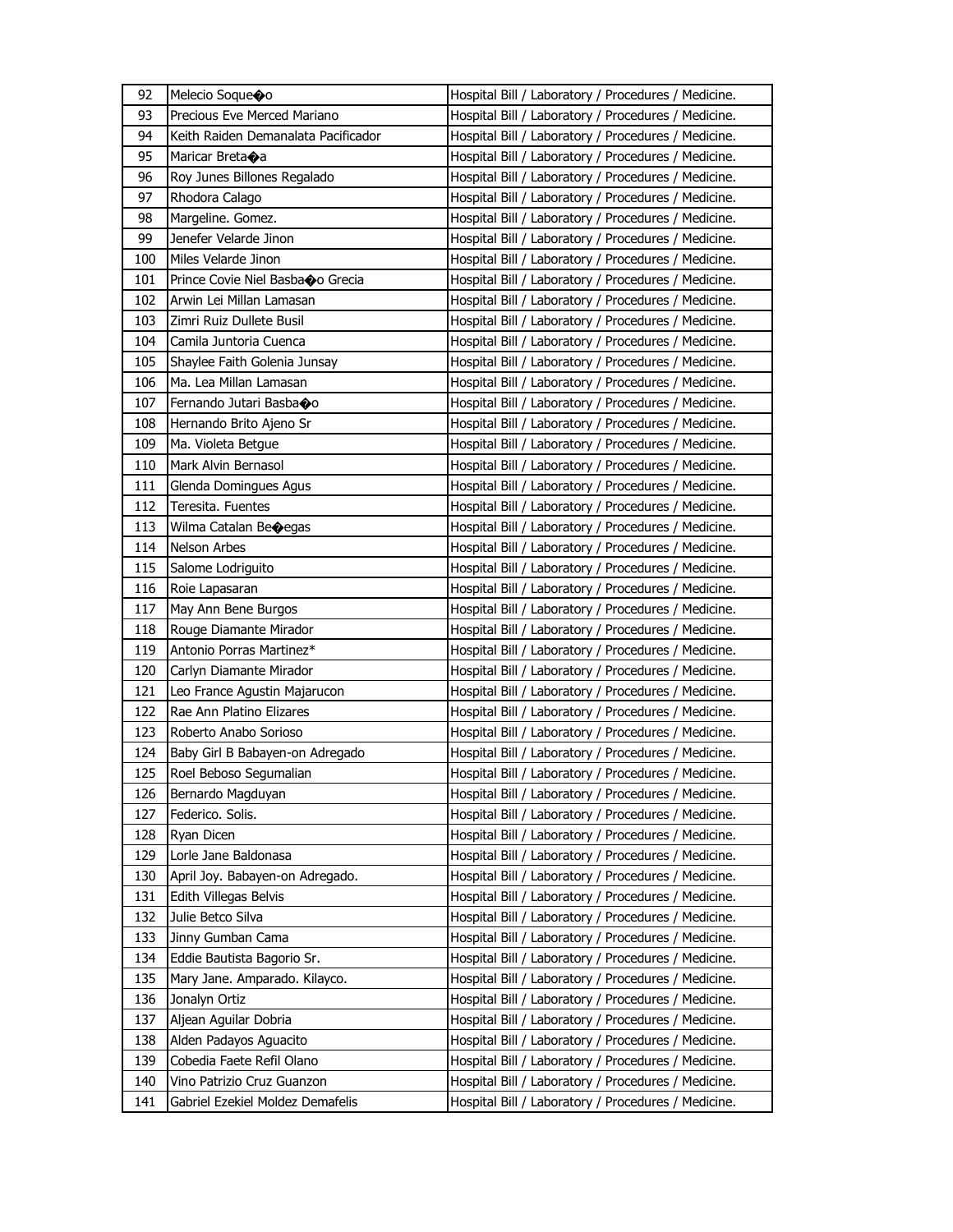| 142        | Julie Mae Marbebe Dioquino                             | Hospital Bill / Laboratory / Procedures / Medicine.                                                        |
|------------|--------------------------------------------------------|------------------------------------------------------------------------------------------------------------|
| 143        | Julie Ann Refil Olano                                  | Hospital Bill / Laboratory / Procedures / Medicine.                                                        |
| 144        | Charlene Moldez Demafelis                              | Hospital Bill / Laboratory / Procedures / Medicine.                                                        |
| 145        | Jona Gabiota Esmalde                                   | Hospital Bill / Laboratory / Procedures / Medicine.                                                        |
| 146        | Aika Marie Bracamonte Gomez                            | Hospital Bill / Laboratory / Procedures / Medicine.                                                        |
| 147        | June Barber Arevalo                                    | Hospital Bill / Laboratory / Procedures / Medicine.                                                        |
| 148        | Evelyn Balili                                          | Hospital Bill / Laboratory / Procedures / Medicine.                                                        |
| 149        | Gabriel Ferariz                                        | Hospital Bill / Laboratory / Procedures / Medicine.                                                        |
| 150        | Leleth Detoyato Deocades                               | Hospital Bill / Laboratory / Procedures / Medicine.                                                        |
| 151        | Jovina Tome Bantillo                                   | Hospital Bill / Laboratory / Procedures / Medicine.                                                        |
| 152        | Victoria Delicana Beliran                              | Hospital Bill / Laboratory / Procedures / Medicine.                                                        |
| 153        | May Rose Aventurado Balguin                            | Hospital Bill / Laboratory / Procedures / Medicine.                                                        |
| 154        | Juan Comoda Magbanua                                   | Hospital Bill / Laboratory / Procedures / Medicine.                                                        |
| 155        | Rowela Martagon Pasagde                                | Hospital Bill / Laboratory / Procedures / Medicine.                                                        |
| 156        | Shellamay Anoran Celiz                                 | Hospital Bill / Laboratory / Procedures / Medicine.                                                        |
| 157        | Jovelyn Sicada Puyong                                  | Hospital Bill / Laboratory / Procedures / Medicine.                                                        |
| 158        | Desiree Bayoneta Bayogos                               | Hospital Bill / Laboratory / Procedures / Medicine.                                                        |
| 159        | Ellia Monic Sumagaysay Capasilan                       | Hospital Bill / Laboratory / Procedures / Medicine.                                                        |
| 160        | Rosanelle Baticbatic Antiojo                           | Hospital Bill / Laboratory / Procedures / Medicine.                                                        |
| 161        | Jhon Philip Arnado Cordero                             | Hospital Bill / Laboratory / Procedures / Medicine.                                                        |
| 162        | Jeffrey. Ferrer Panes.                                 | Hospital Bill / Laboratory / Procedures / Medicine.                                                        |
| 163        | Mary Ann Panaguiton Caigas                             | Hospital Bill / Laboratory / Procedures / Medicine.                                                        |
| 164        | Hazel Olmido Zacarias                                  | Hospital Bill / Laboratory / Procedures / Medicine.                                                        |
| 165        | Jeffrey. Martinez.                                     | Hospital Bill / Laboratory / Procedures / Medicine.                                                        |
| 166        | Rolando Pretal                                         | Hospital Bill / Laboratory / Procedures / Medicine.                                                        |
|            |                                                        |                                                                                                            |
|            |                                                        |                                                                                                            |
| 167        | Mateo Cariote                                          | Hospital Bill / Laboratory / Procedures / Medicine.                                                        |
| 168        | Azzhyll Jiethan Defi�o Garmino                         | Hospital Bill / Laboratory / Procedures / Medicine.                                                        |
| 169        | Angely Dalayawon Bangonon                              | Hospital Bill / Laboratory / Procedures / Medicine.                                                        |
| 170        | Joseph Brillantes Zapanta                              | Hospital Bill / Laboratory / Procedures / Medicine.                                                        |
| 171        | Glory Joy Anildes Pedutem                              | Hospital Bill / Laboratory / Procedures / Medicine.                                                        |
| 172        | Ruperto Begaja Dieron                                  | Hospital Bill / Laboratory / Procedures / Medicine.                                                        |
| 173        | Prince Aljher Penticase Delozar                        | Hospital Bill / Laboratory / Procedures / Medicine.                                                        |
| 174        | Samuel Luke Abelieto Belgira                           | Hospital Bill / Laboratory / Procedures / Medicine.                                                        |
| 175        | Ranier Chad Parcon Diaz Jr                             | Hospital Bill / Laboratory / Procedures / Medicine.                                                        |
| 176        | Luxanna Tinao Plana                                    | Hospital Bill / Laboratory / Procedures / Medicine.                                                        |
| 177        | Joy Jean Tinao Plana                                   | Fistula installation / Laboratory / Dialysis.                                                              |
| 178        | April Joy Gustilo Agapultos                            | Hospital Bill / Laboratory / Procedures / Medicine.                                                        |
| 179        | Kyle Buenaflor Catalan                                 | Hospital Bill / Laboratory / Procedures / Medicine.                                                        |
| 180        | Christine Mae Cataytay Lozano                          | Hospital Bill / Laboratory / Procedures / Medicine.                                                        |
| 181        | Lady Dian Gamboa                                       | Hospital Bill / Laboratory / Procedures / Medicine.                                                        |
| 182        | Rona Ticar Eduarte                                     | Hospital Bill / Laboratory / Procedures / Medicine.                                                        |
| 183        | Ma.daisy Jimenez Yanson                                | Hospital Bill / Laboratory / Procedures / Medicine.                                                        |
| 184        | Jaira Garcia                                           | Hospital Bill / Laboratory / Procedures / Medicine.                                                        |
| 185        | Restin Pacificador Nonato                              | Hospital Bill / Laboratory / Procedures / Medicine.                                                        |
| 186        | Azia Pacificador Nonato                                | Hospital Bill / Laboratory / Procedures / Medicine.                                                        |
| 187        | Miguel Nicor                                           | Hospital Bill / Laboratory / Procedures / Medicine.                                                        |
| 188        | Sulpicio Baylosis Bernarte                             | Hospital Bill / Laboratory / Procedures / Medicine.                                                        |
| 189        | Wilma Ortiz Decilao                                    | Hospital Bill / Laboratory / Procedures / Medicine.                                                        |
| 190<br>191 | Merced Ann Yanger Villaflor<br>Baby Boy Tumang Perania | Hospital Bill / Laboratory / Procedures / Medicine.<br>Hospital Bill / Laboratory / Procedures / Medicine. |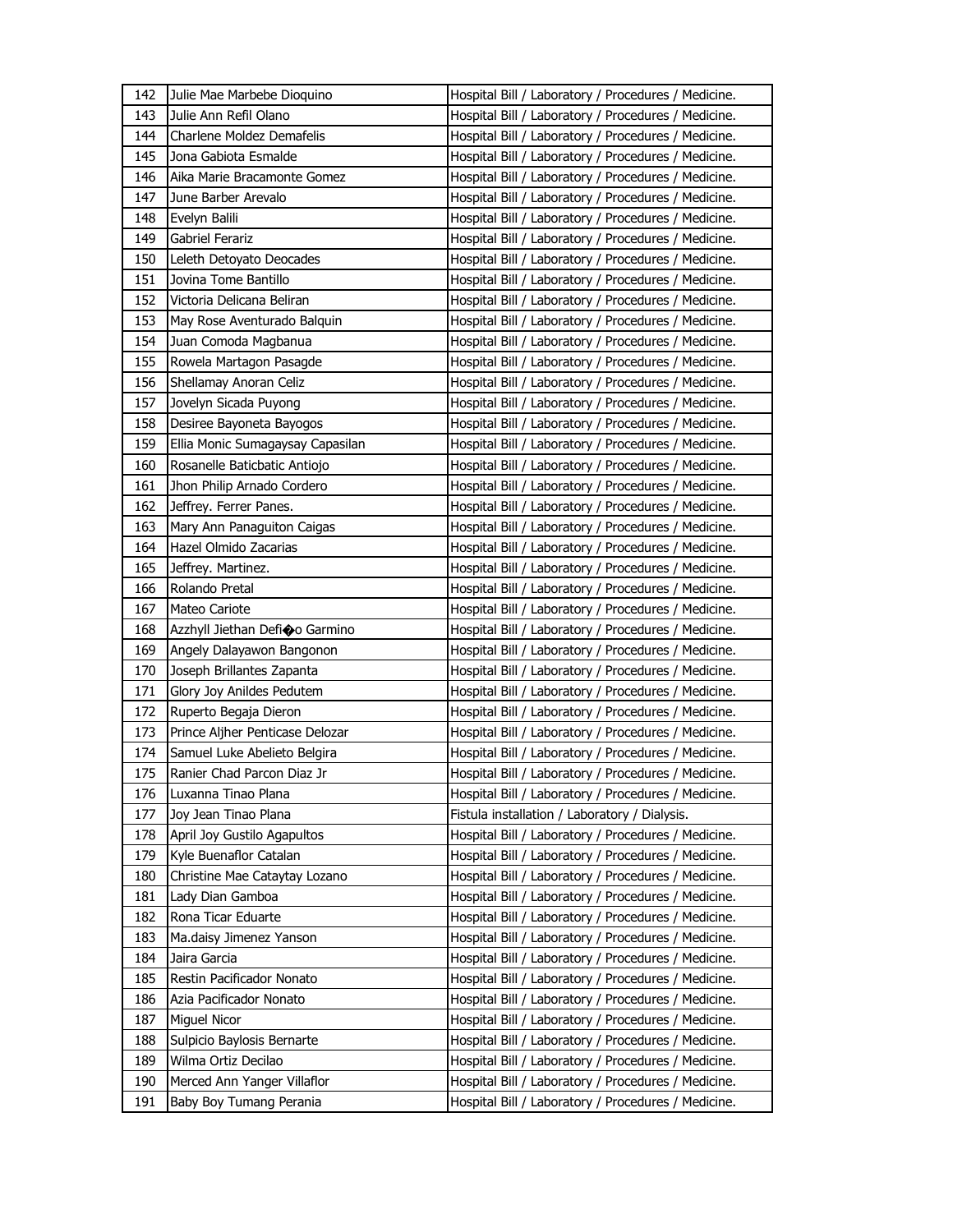| 192 | Teresita Gallardo Bartolome      | Hospital Bill / Laboratory / Procedures / Medicine. |
|-----|----------------------------------|-----------------------------------------------------|
| 193 | Heavenor Dejilla Dela Cruz       | Hospital Bill / Laboratory / Procedures / Medicine. |
| 194 | Regine Mae Atonducan Belga       | Hospital Bill / Laboratory / Procedures / Medicine. |
| 195 | Xenia Gay Legpitan Magallanes    | Hospital Bill / Laboratory / Procedures / Medicine. |
| 196 | Jason Doquesa                    | Hospital Bill / Laboratory / Procedures / Medicine. |
| 197 | Athena Zoeh Legpitan Magallanes  | Hospital Bill / Laboratory / Procedures / Medicine. |
| 198 | Percy Padayos Aguacito           | Hospital Bill / Laboratory / Procedures / Medicine. |
| 199 | Zarnaih Arabelle Villegas Belvis | Hospital Bill / Laboratory / Procedures / Medicine. |
| 200 | Jubilyn Dabalos Palmera          | Hospital Bill / Laboratory / Procedures / Medicine. |
| 201 | Judith Espino Pulmones           | Hospital Bill / Laboratory / Procedures / Medicine. |
| 202 | Jacob Cabayao Valderama          | Hospital Bill / Laboratory / Procedures / Medicine. |
| 203 | Jerly Tagolinao Tadulan          | Hospital Bill / Laboratory / Procedures / Medicine. |
| 204 | Marie Stella Tumang Perania      | Hospital Bill / Laboratory / Procedures / Medicine. |
| 205 | Amie. Araoo. Sunico              | Hospital Bill / Laboratory / Procedures / Medicine. |
| 206 | Ic Galano                        | Hospital Bill / Laboratory / Procedures / Medicine. |
| 207 | Mika Mae De La Cruz              | Hospital Bill / Laboratory / Procedures / Medicine. |
| 208 | Prince Zion Sobretodo Capilitan  | Hospital Bill / Laboratory / Procedures / Medicine. |
| 209 | Jonna Mae Dadivas Sagala         | Hospital Bill / Laboratory / Procedures / Medicine. |
| 210 | Edelyn Felicidario Arabaca       | Hospital Bill / Laboratory / Procedures / Medicine. |
| 211 | Joyce Darlyn Toledo Tupas        | Hospital Bill / Laboratory / Procedures / Medicine. |
| 212 | Nheriel Kate Esmedia Lapasaran   | Hospital Bill / Laboratory / Procedures / Medicine. |
| 213 | Jenny Ortiz Jemoya               | Hospital Bill / Laboratory / Procedures / Medicine. |
| 214 | Baby Girl. Villanueva. Sajo      | Hospital Bill / Laboratory / Procedures / Medicine. |
| 215 | Mary Joy Celiz Samuel            | Hospital Bill / Laboratory / Procedures / Medicine. |
| 216 | Lina Villanueva Sajo             | Hospital Bill / Laboratory / Procedures / Medicine. |
| 217 | Athena Mae Bela-ong Belvis       | Hospital Bill / Laboratory / Procedures / Medicine. |
| 218 | Florenda Susubrado Jenon         | Hospital Bill / Laboratory / Procedures / Medicine. |
| 219 | Zaldy Baylosis                   | Hospital Bill / Laboratory / Procedures / Medicine. |
| 220 | Prince Ian Ladublan Espeja       | Hospital Bill / Laboratory / Procedures / Medicine. |
| 221 | Ma. Kristy Valdez Blancada       | Hospital Bill / Laboratory / Procedures / Medicine. |
| 222 | Axl Mavin Valdez Blancada        | Hospital Bill / Laboratory / Procedures / Medicine. |
| 223 | Jeffry Celajes Martinez          | Hospital Bill / Laboratory / Procedures / Medicine. |
| 224 | Mary Rose Tellermo Tagarda       | Hospital Bill / Laboratory / Procedures / Medicine. |
| 225 | Jenjie Rose Manoyon Bontigao     | Hospital Bill / Laboratory / Procedures / Medicine. |
| 226 | <b>Christine Beating Bawe</b>    | Hospital Bill / Laboratory / Procedures / Medicine. |
| 227 | Mary Joy Montero Efondo          | Hospital Bill / Laboratory / Procedures / Medicine. |
| 228 | Mary Andrea Montero Efondo       | Hospital Bill / Laboratory / Procedures / Medicine. |
| 229 | Fay Angella Diaz Tanallon        | Hospital Bill / Laboratory / Procedures / Medicine. |
| 230 | Shiela Mae Aguillon Destacamento | Hospital Bill / Laboratory / Procedures / Medicine. |
| 231 | Elyn Tolosa Apdo                 | Hospital Bill / Laboratory / Procedures / Medicine. |
| 232 | Monica Beating                   | Hospital Bill / Laboratory / Procedures / Medicine. |
| 233 | Jason Doguesa                    | Hospital Bill / Laboratory / Procedures / Medicine. |
| 234 | Caleb Deloria Decano             | Hospital Bill / Laboratory / Procedures / Medicine. |
| 235 | Ronber Emmanuel Ticar Eduarte    | Hospital Bill / Laboratory / Procedures / Medicine. |
| 236 | Liana Armada Bacsal              | Hospital Bill / Laboratory / Procedures / Medicine. |
| 237 | Roly Agisanda Baritua            | Hospital Bill / Laboratory / Procedures / Medicine. |
| 238 | Liane Ryle Tolosa Apdo           | Hospital Bill / Laboratory / Procedures / Medicine. |
|     |                                  |                                                     |
| 239 | Karen Joy Terrados               | Hospital Bill / Laboratory / Procedures / Medicine. |
| 240 | Mary Ann Tocmo Elivera           | Hospital Bill / Laboratory / Procedures / Medicine. |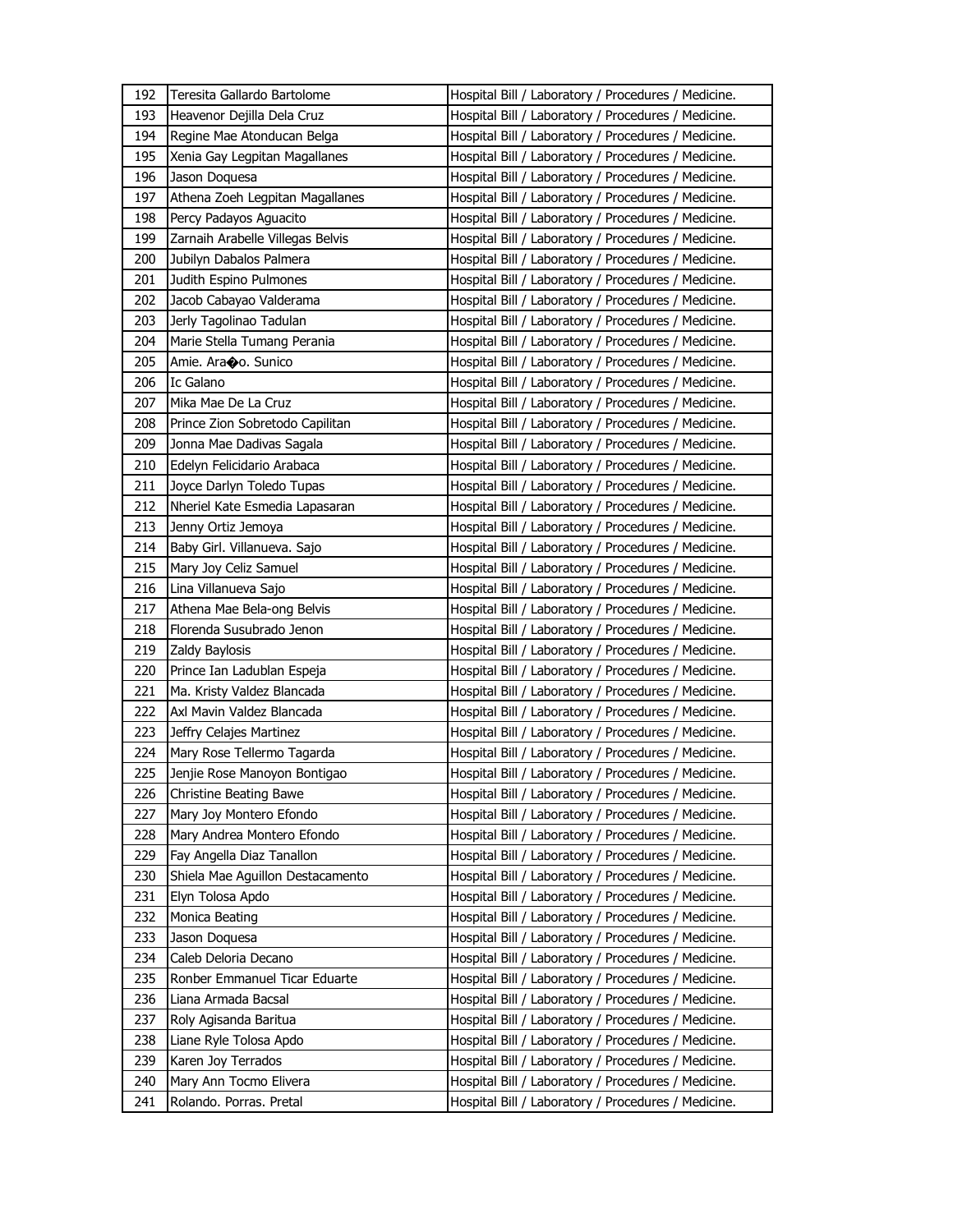| 242 | Jhon Matheo Catalogo Escare              | Hospital Bill / Laboratory / Procedures / Medicine. |
|-----|------------------------------------------|-----------------------------------------------------|
| 243 | Karinna Dumayas Zulla                    | Hospital Bill / Laboratory / Procedures / Medicine. |
| 244 | Anthony Barretto Balairos                | Hospital Bill / Laboratory / Procedures / Medicine. |
| 245 | Jonroy Jr Roma Delabe                    | Hospital Bill / Laboratory / Procedures / Medicine. |
| 246 | Crizel Dimzon                            | Hospital Bill / Laboratory / Procedures / Medicine. |
| 247 | Judy Ann Jaleco                          | Hospital Bill / Laboratory / Procedures / Medicine. |
| 248 | John Loyd Tingson Bandianon              | Hospital Bill / Laboratory / Procedures / Medicine. |
| 249 | Shiela Mae Tingson Bandianon             | Hospital Bill / Laboratory / Procedures / Medicine. |
| 250 | Jenifer Barsales Abayon                  | Hospital Bill / Laboratory / Procedures / Medicine. |
| 251 | Hanz Xyrille Deating Bawe                | Hospital Bill / Laboratory / Procedures / Medicine. |
| 252 | Ziela Mee Armonidad Robles               | Hospital Bill / Laboratory / Procedures / Medicine. |
| 253 | Nathalie Arendaje Katipunan              | Hospital Bill / Laboratory / Procedures / Medicine. |
| 254 | Daisy Mae Borres Magbanua                | Hospital Bill / Laboratory / Procedures / Medicine. |
| 255 | Arjay Jr Boctil Eno                      | Hospital Bill / Laboratory / Procedures / Medicine. |
| 256 | Lini-an Boctil Eno                       | Hospital Bill / Laboratory / Procedures / Medicine. |
| 257 | Jomarie Asuero Segura                    | Hospital Bill / Laboratory / Procedures / Medicine. |
| 258 | Marites Villasoto Castro                 | Hospital Bill / Laboratory / Procedures / Medicine. |
| 259 | Edalyn Bermeo Gomez                      | Hospital Bill / Laboratory / Procedures / Medicine. |
| 260 | Alyn Joy Bela-ong Belvis                 | Hospital Bill / Laboratory / Procedures / Medicine. |
| 261 | Jenelyn Fuentes Gotib                    | Hospital Bill / Laboratory / Procedures / Medicine. |
| 262 | Reajane Legpitan Magallanes              | Hospital Bill / Laboratory / Procedures / Medicine. |
| 263 | Will Joy Jaya-on Junsay                  | Hospital Bill / Laboratory / Procedures / Medicine. |
| 264 | Rina Daria Calisen                       | Hospital Bill / Laboratory / Procedures / Medicine. |
| 265 | Aron Jade Badayos Dusaran                | Hospital Bill / Laboratory / Procedures / Medicine. |
| 266 | Pepe Casten                              | Hospital Bill / Laboratory / Procedures / Medicine. |
| 267 | Mark Anthony Guilaran                    | Hospital Bill / Laboratory / Procedures / Medicine. |
| 268 | Johnny Carencia                          | Hospital Bill / Laboratory / Procedures / Medicine. |
| 269 | Jocelyn. Brillantes. Reyes               | Hospital Bill / Laboratory / Procedures / Medicine. |
| 270 | Sherry Imperial Mendoza                  | Hospital Bill / Laboratory / Procedures / Medicine. |
| 271 | Marebel Casta�o Cuyong                   | Hospital Bill / Laboratory / Procedures / Medicine. |
| 272 | Generosa Baban Serdoma                   | Hospital Bill / Laboratory / Procedures / Medicine. |
| 273 | Eduardo Bejuco Alay                      | Hospital Bill / Laboratory / Procedures / Medicine. |
| 274 | Isidro Bedia Dongor                      | Hospital Bill / Laboratory / Procedures / Medicine. |
| 275 | Nathan Pe $\diamond$ aredondo Almodiente | Hospital Bill / Laboratory / Procedures / Medicine. |
| 276 | Ma.shiela Perez Bayas                    | Hospital Bill / Laboratory / Procedures / Medicine. |
| 277 | Eula Mae Roma Delabe                     | Hospital Bill / Laboratory / Procedures / Medicine. |
| 278 | Reyner Imperial Mendoza                  | Hospital Bill / Laboratory / Procedures / Medicine. |
| 279 | Ryniella Jaya-on Junsay                  | Hospital Bill / Laboratory / Procedures / Medicine. |
| 280 | Inel Sulitana Buenavides                 | Hospital Bill / Laboratory / Procedures / Medicine. |
| 281 | Marilyn Galaura Casipe                   | Hospital Bill / Laboratory / Procedures / Medicine. |
| 282 | Jeff Belicano                            | Hospital Bill / Laboratory / Procedures / Medicine. |
| 283 | Rosyn. Sajo.                             | Hospital Bill / Laboratory / Procedures / Medicine. |
| 284 | Sofia May Denosta                        | Hospital Bill / Laboratory / Procedures / Medicine. |
| 285 | Jan Matthew Manoyon Bontigao             | Hospital Bill / Laboratory / Procedures / Medicine. |
| 286 | Judy Ann. Pinuela. Jaleco                | Hospital Bill / Laboratory / Procedures / Medicine. |
| 287 | Jose Rv Caro Panes                       | Hospital Bill / Laboratory / Procedures / Medicine. |
| 288 | Rosemary Condino Lacson                  | Hospital Bill / Laboratory / Procedures / Medicine. |
| 289 | Reygie Matillano Caoete                  | Hospital Bill / Laboratory / Procedures / Medicine. |
| 290 | Cynth Jeane Decipulo Retirado            | Hospital Bill / Laboratory / Procedures / Medicine. |
| 291 | Danilo Calmerin Basa                     | Hospital Bill / Laboratory / Procedures / Medicine. |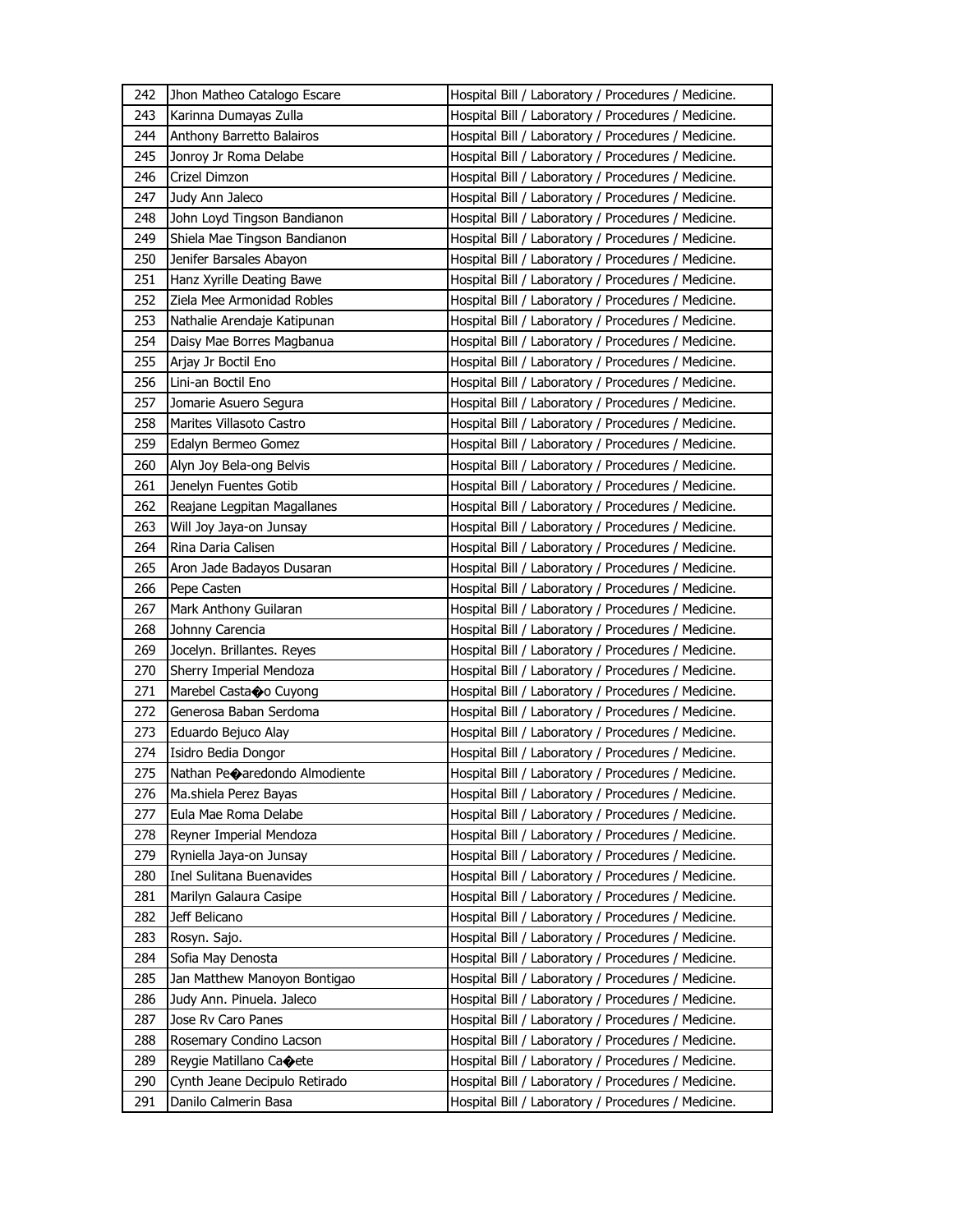| 292 Fidela Ruste Bieren      | Hospital Bill / Laboratory / Procedures / Medicine. |
|------------------------------|-----------------------------------------------------|
| 293 Mond Gale Buenvinida     | Hospital Bill / Laboratory / Procedures / Medicine. |
| 294 Clarissa Bi $\bullet$ as | Hospital Bill / Laboratory / Procedures / Medicine. |
| 295 Perly Dela Peoa Saragoza | Hospital Bill / Laboratory / Procedures / Medicine. |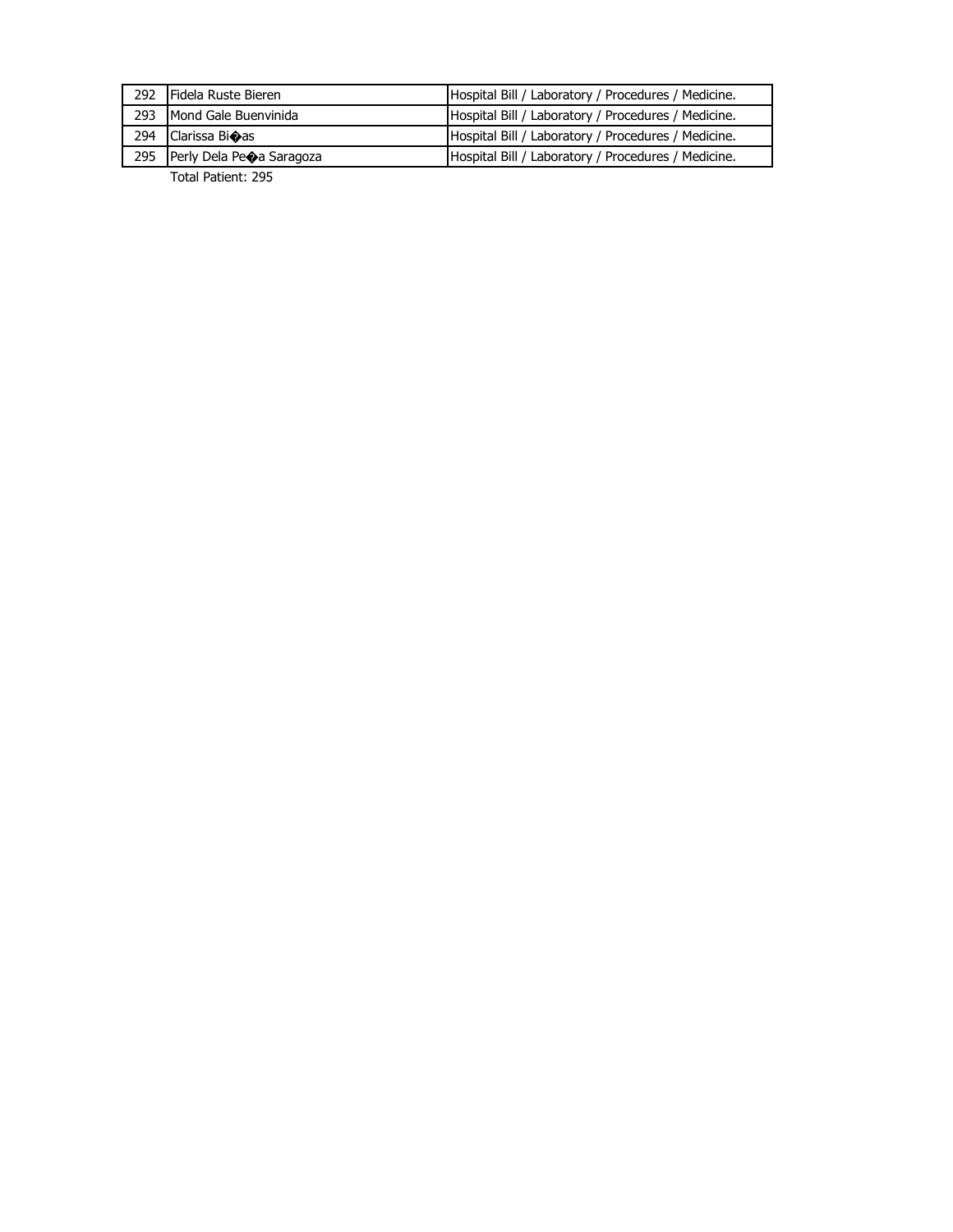

# DON JOSE MONFORT MEDICAL CENTER EXTENSION HOSPITAL For the month of September year 2020

| No #           | <b>Name of Patient</b>  | <b>Assistance</b>                                   |
|----------------|-------------------------|-----------------------------------------------------|
| $\mathbf{1}$   | Jose Esparagoza         | Hospital Bill / Laboratory / Procedures / Medicine. |
| $\overline{2}$ | Henry Pagdato           | Hospital Bill / Laboratory / Procedures / Medicine. |
| 3              | Rolen Estuya            | Hospital Bill / Laboratory / Procedures / Medicine. |
| 4              | Renma Agutaya           | Hospital Bill / Laboratory / Procedures / Medicine. |
| 5              | Wedelyn Breta�a         | Hospital Bill / Laboratory / Procedures / Medicine. |
| 6              | Norma Cordero           | Hospital Bill / Laboratory / Procedures / Medicine. |
| 7              | Roveleene Pelobello     | Hospital Bill / Laboratory / Procedures / Medicine. |
| 8              | Richard. Salazar.       | Hospital Bill / Laboratory / Procedures / Medicine. |
| 9              | Helen. Gonzales.        | Hospital Bill / Laboratory / Procedures / Medicine. |
| $10\,$         | Rolly Alsagon           | Hospital Bill / Laboratory / Procedures / Medicine. |
| 11             | Remson Cervas           | Hospital Bill / Laboratory / Procedures / Medicine. |
| 12             | Cristina Hilario        | Hospital Bill / Laboratory / Procedures / Medicine. |
| 13             | Florenda Petogo         | Hospital Bill / Laboratory / Procedures / Medicine. |
| 14             | Jesse Mapa              | Hospital Bill / Laboratory / Procedures / Medicine. |
| 15             | Justin Salarozan Divino | Hospital Bill / Laboratory / Procedures / Medicine. |
| 16             | Henry Vadlit            | Hospital Bill / Laboratory / Procedures / Medicine. |
| 17             | Nestor Jozon            | Hospital Bill / Laboratory / Procedures / Medicine. |
| 18             | Gimo Arroyo             | Hospital Bill / Laboratory / Procedures / Medicine. |
| 19             | Remia Ferrer            | Hospital Bill / Laboratory / Procedures / Medicine. |
| 20             | Ronnel Deloso           | Hospital Bill / Laboratory / Procedures / Medicine. |
| 21             | Michael. Desamparado.   | Hospital Bill / Laboratory / Procedures / Medicine. |
| 22             | Julyo Conejo            | Hospital Bill / Laboratory / Procedures / Medicine. |
| 23             | Lamberto Ara�o          | Hospital Bill / Laboratory / Procedures / Medicine. |
| 24             | Arjohn Castro           | Hospital Bill / Laboratory / Procedures / Medicine. |
| 25             | Rechelle Sasi           | Hospital Bill / Laboratory / Procedures / Medicine. |
| 26             | Jerick Mark Gomez       | Hospital Bill / Laboratory / Procedures / Medicine. |
| 27             | April Rose Teologia     | Hospital Bill / Laboratory / Procedures / Medicine. |
| 28             | Khates Dela Cruz        | Hospital Bill / Laboratory / Procedures / Medicine. |
| 29             | Reynaldo. Silva.        | Hospital Bill / Laboratory / Procedures / Medicine. |
| 30             | Elmer Pelayo            | Hospital Bill / Laboratory / Procedures / Medicine. |
| 31             | Shyl Ivony Albao        | Hospital Bill / Laboratory / Procedures / Medicine. |
| 32             | Edgie Belmonte          | Hospital Bill / Laboratory / Procedures / Medicine. |
| 33             | Justine Braga           | Hospital Bill / Laboratory / Procedures / Medicine. |
| 34             | John Paul Clamor        | Hospital Bill / Laboratory / Procedures / Medicine. |
| 35             | Ernie Mosquera          | Hospital Bill / Laboratory / Procedures / Medicine. |
| 36             | Daisy. Pama.            | Hospital Bill / Laboratory / Procedures / Medicine. |
| 37             | Rosana Bayona           | Hospital Bill / Laboratory / Procedures / Medicine. |
| 38             | James Pama              | Hospital Bill / Laboratory / Procedures / Medicine. |